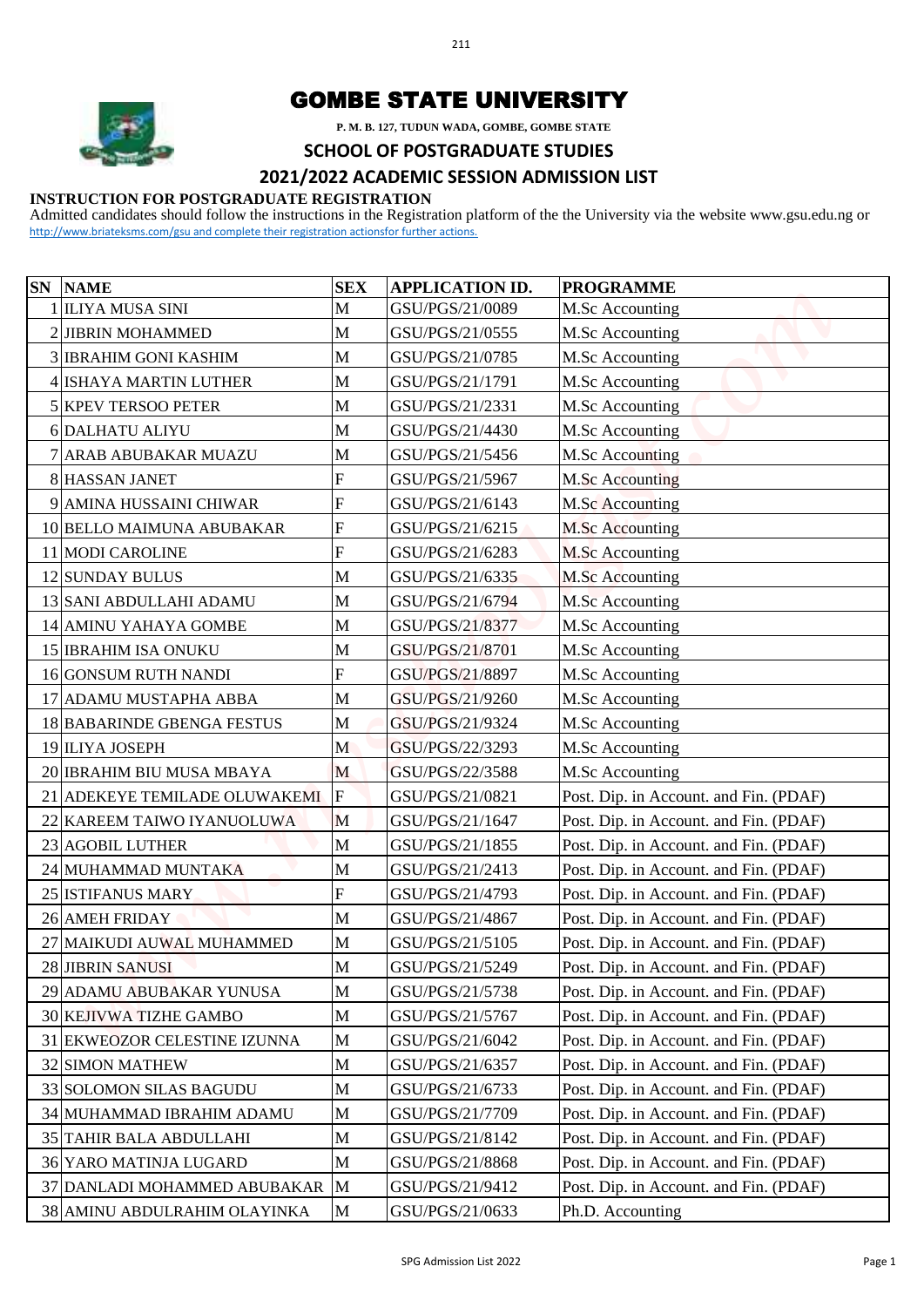| <b>39 BABALE SAIDU</b>                                          | M                         | GSU/PGS/21/3698                    |                                        |
|-----------------------------------------------------------------|---------------------------|------------------------------------|----------------------------------------|
|                                                                 | M                         |                                    | Ph.D. Accounting                       |
| 40 MOHAMMED SHEHU HASHIDU                                       |                           | GSU/PGS/21/5140                    | Ph.D. Accounting                       |
| 41 ADISA ABDULMAROOPH OLAYIWOL M<br>42 IGBINEDION STANLEY IHI'S |                           | GSU/PGS/21/5436                    | Ph.D. Accounting                       |
|                                                                 | M<br>$\mathbf M$          | GSU/PGS/21/7404<br>GSU/PGS/21/9292 | Ph.D. Accounting                       |
| 43 ZAKARI ADAMU ABDULLAHI                                       |                           |                                    | Ph.D. Accounting                       |
| 44 BRIATEK SUPPORT 2                                            | M                         | GSU/PGS/21/0284                    | Postgraduate Dip. in Management (PGDM) |
| 45 PINDAR ANDRAWUS BASSI                                        | M                         | GSU/PGS/21/0697                    | Postgraduate Dip. in Management (PGDM) |
| 46 MALLO HENRY YUSUF                                            | M                         | GSU/PGS/21/0797                    | Postgraduate Dip. in Management (PGDM) |
| 47 MAKAMA TANIMU STANLEY                                        | M                         | GSU/PGS/21/1058                    | Postgraduate Dip. in Management (PGDM) |
| 48 ALIYU MUAZU                                                  | $\mathbf M$               | GSU/PGS/21/1220                    | Postgraduate Dip. in Management (PGDM) |
| 49 SARAKI HASSAN                                                | M                         | GSU/PGS/21/1238                    | Postgraduate Dip. in Management (PGDM) |
| 50 ABUBAKAR SALEH                                               | M                         | GSU/PGS/21/1351                    | Postgraduate Dip. in Management (PGDM) |
| 51 USMAN ABDULLADIF ISHAQ                                       | $\mathbf M$               | GSU/PGS/21/1915                    | Postgraduate Dip. in Management (PGDM) |
| 52 ADAMU ISA MISAL DONG                                         | M                         | GSU/PGS/21/1989                    | Postgraduate Dip. in Management (PGDM) |
| 53 HARUNA MUHAMMAD SANI                                         | M                         | GSU/PGS/21/2573                    | Postgraduate Dip. in Management (PGDM) |
| 54 ADAH ONYECHE GRACE                                           | $\boldsymbol{\mathrm{F}}$ | GSU/PGS/21/2743                    | Postgraduate Dip. in Management (PGDM) |
| 55 ISIYA SULAIMAN GAYA                                          | M                         | GSU/PGS/21/3304                    | Postgraduate Dip. in Management (PGDM) |
| 56 MAGAJI SANI                                                  | $\mathbf M$               | GSU/PGS/21/3602                    | Postgraduate Dip. in Management (PGDM) |
| 57 PIUS AGUNU SAMSON                                            | M                         | GSU/PGS/21/3711                    | Postgraduate Dip. in Management (PGDM) |
| 58 MAMMAN MUHAMMAD AUWAL                                        | $\mathbf M$               | GSU/PGS/21/3746                    | Postgraduate Dip. in Management (PGDM) |
| 59 ONOSAKPONOME OBOKPARO                                        | M                         | GSU/PGS/21/3777                    | Postgraduate Dip. in Management (PGDM) |
| 60 JOSHUA IJAI WADZANGURI                                       | $\mathbf M$               | GSU/PGS/21/4086                    | Postgraduate Dip. in Management (PGDM) |
| 61 USMAN HASSAN ADAMU                                           | M                         | GSU/PGS/21/4518                    | Postgraduate Dip. in Management (PGDM) |
| 62 YAKUBU SARAH DORCAS                                          | F                         | GSU/PGS/21/4858                    | Postgraduate Dip. in Management (PGDM) |
| 63 GUM ELIZABETH SEWUESI                                        | $\mathbf F$               | GSU/PGS/21/5015                    | Postgraduate Dip. in Management (PGDM) |
| 64 SAMUEL OLA KENNEDY                                           | $\mathbf M$               | GSU/PGS/21/5373                    | Postgraduate Dip. in Management (PGDM) |
| 65 SULAIMAN HIDATU LAWAN                                        | F                         | GSU/PGS/21/5447                    | Postgraduate Dip. in Management (PGDM) |
| <b>66 ATIKU UMAR</b>                                            | M                         | GSU/PGS/21/5452                    | Postgraduate Dip. in Management (PGDM) |
| 67 JISIMAH DORCAS GAIUS                                         | $\overline{F}$            | GSU/PGS/21/5729                    | Postgraduate Dip. in Management (PGDM) |
| 68 HARUNA GALADIMA                                              | M                         | GSU/PGS/21/5749                    | Postgraduate Dip. in Management (PGDM) |
| 69 USMAN HASSAAN ADAMU                                          | M                         | GSU/PGS/21/6094                    | Postgraduate Dip. in Management (PGDM) |
| 70 HASSAN ABUBAKAR SADIQ                                        | $\mathbf M$               | GSU/PGS/21/6362                    | Postgraduate Dip. in Management (PGDM) |
| 71 EWA JEROME ODU                                               | $\mathbf M$               | GSU/PGS/21/6541                    | Postgraduate Dip. in Management (PGDM) |
| 72 BULUS RUTH SALAMI                                            | $\overline{F}$            | GSU/PGS/21/6573                    | Postgraduate Dip. in Management (PGDM) |
| 73 AHMED DAHIRU                                                 | M                         | GSU/PGS/21/6621                    | Postgraduate Dip. in Management (PGDM) |
| 74 UMAR MUHAMMAD ISA                                            | M                         | GSU/PGS/21/6748                    | Postgraduate Dip. in Management (PGDM) |
| 75 WABILI GIDADO                                                | $\mathbf M$               | GSU/PGS/21/6870                    | Postgraduate Dip. in Management (PGDM) |
| 76 AUDU MURTALA IBRAHIM                                         | M                         | GSU/PGS/21/6877                    | Postgraduate Dip. in Management (PGDM) |
| 77 ALABEDE MUBARAK JAMIU                                        | $\mathbf M$               | GSU/PGS/21/6886                    | Postgraduate Dip. in Management (PGDM) |
| 78 KWATWA AMOS MATHIAS                                          | $\mathbf M$               | GSU/PGS/21/7071                    | Postgraduate Dip. in Management (PGDM) |
| 79 NUHU UMAR                                                    | M                         | GSU/PGS/21/7339                    | Postgraduate Dip. in Management (PGDM) |
| 80 TSAMDA DANIEL GARBA                                          | $\mathbf M$               | GSU/PGS/21/7636                    | Postgraduate Dip. in Management (PGDM) |
| 81 MAIGARI SULEIMAN UMAR                                        | M                         | GSU/PGS/21/8008                    | Postgraduate Dip. in Management (PGDM) |
| 82 AHMED JIBRIN AHMED                                           | M                         | GSU/PGS/21/8156                    | Postgraduate Dip. in Management (PGDM) |
| 83 NGAI OIZA IBHADE                                             | $\boldsymbol{\mathrm{F}}$ | GSU/PGS/21/8231                    | Postgraduate Dip. in Management (PGDM) |
| 84 KABIR MARYAM MUHAMMAD                                        | ${\bf F}$                 | GSU/PGS/21/8253                    | Postgraduate Dip. in Management (PGDM) |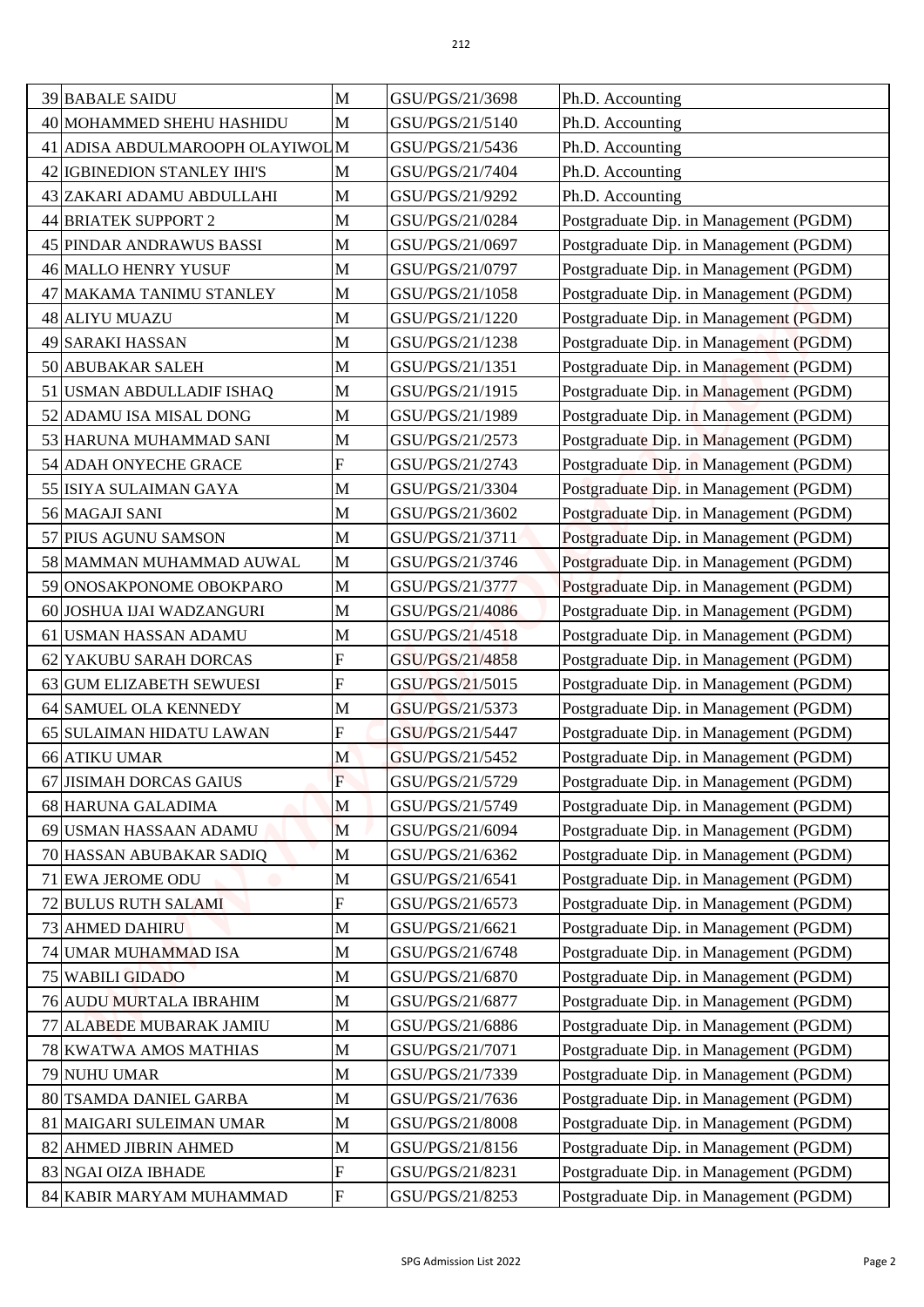| 85 ALIYU ABDULLAHI                | M                         | GSU/PGS/21/8555 |                                                                                  |
|-----------------------------------|---------------------------|-----------------|----------------------------------------------------------------------------------|
| 86 ABUBAKAR MUHAMMAD DALA         | M                         | GSU/PGS/21/8793 | Postgraduate Dip. in Management (PGDM)                                           |
| 87 LOT ADAMS LOT                  | M                         | GSU/PGS/21/9129 | Postgraduate Dip. in Management (PGDM)                                           |
| 88 ONWUKEME GUERICKE UKACHUKWM    |                           | GSU/PGS/21/9225 | Postgraduate Dip. in Management (PGDM)<br>Postgraduate Dip. in Management (PGDM) |
| 89 MOHAMMED SULEIMAN USMAN        | $\mathbf{M}$              | GSU/PGS/21/9389 | Postgraduate Dip. in Management (PGDM)                                           |
| 90 DAVID SAMUEL AKWU              | M                         | GSU/PGS/21/9642 |                                                                                  |
|                                   | M                         | GSU/PGS/22/4317 | Postgraduate Dip. in Management (PGDM)                                           |
| 91 ABOGONYE JOHN ABOGONYE         | $\boldsymbol{\mathrm{F}}$ |                 | Postgraduate Dip. in Management (PGDM)                                           |
| 92 TITUS MARY ILEBAYE             |                           | GSU/PGS/22/9047 | Postgraduate Dip. in Management (PGDM)                                           |
| 93 <b>IBRAHIM KABIRU</b>          | M                         | GSU/PGS/21/0053 | Masters in Business Administration (MBA)                                         |
| 94 MUHAMMAD HASSAN ALHAJI         | M                         | GSU/PGS/21/0070 | Masters in Business Administration (MBA)                                         |
| 95 PETER HALIRU                   | M                         | GSU/PGS/21/0074 | Masters in Business Administration (MBA)                                         |
| 96 SHADRACH OJONOMA               | ${\bf F}$                 | GSU/PGS/21/0100 | Masters in Business Administration (MBA)                                         |
| 97 UGWU JAMES                     | M                         | GSU/PGS/21/0134 | Masters in Business Administration (MBA)                                         |
| 98 MOHAMMED SADIQ DAHIRU          | M                         | GSU/PGS/21/0369 | Masters in Business Administration (MBA)                                         |
| 99 DAWA WINNIE BABA               | ${\bf F}$                 | GSU/PGS/21/0476 | Masters in Business Administration (MBA)                                         |
| 100 BABA-ISAH MOHAMMED MINKA      | M                         | GSU/PGS/21/0798 | Masters in Business Administration (MBA)                                         |
| 101 KAMAL RASHIDA ISAH            | $\boldsymbol{\mathrm{F}}$ | GSU/PGS/21/0961 | <b>Masters in Business Administration (MBA)</b>                                  |
| 102 MOHAMMED ABUBAKAR             | M                         | GSU/PGS/21/1066 | Masters in Business Administration (MBA)                                         |
| 103 MOHAMMED USMAN                | M                         | GSU/PGS/21/1124 | Masters in Business Administration (MBA)                                         |
| 104 NGALE AGNES                   | ${\bf F}$                 | GSU/PGS/21/1141 | Masters in Business Administration (MBA)                                         |
| 105 MOHAMMED HASSAN YAU           | M                         | GSU/PGS/21/1270 | Masters in Business Administration (MBA)                                         |
| 106 MOHAMMED KABIR AUWAL          | M                         | GSU/PGS/21/1323 | Masters in Business Administration (MBA)                                         |
| 107 ISA MANAJA TULA               | M                         | GSU/PGS/21/1342 | Masters in Business Administration (MBA)                                         |
| 108 YUSUF IBRAHIM                 | M                         | GSU/PGS/21/1534 | Masters in Business Administration (MBA)                                         |
| 109 IBRAHIM MUHAMMAD AMIN         | M                         | GSU/PGS/21/1789 | Masters in Business Administration (MBA)                                         |
| 110 BABAGANA ABATCHA ABDULKADIRM  |                           | GSU/PGS/21/1812 | Masters in Business Administration (MBA)                                         |
| 111 PARIS PATRICIA LUMBA          |                           | GSU/PGS/21/1815 | Masters in Business Administration (MBA)                                         |
| 112 NJOBDI FADIMATU HAMMANJULDE F |                           | GSU/PGS/21/2139 | <b>Masters in Business Administration (MBA)</b>                                  |
| 113 WAKILI JOICE ALBERT           | $\mathbf F$               | GSU/PGS/21/2196 | Masters in Business Administration (MBA)                                         |
| 114 ABDULRAHMAN ABDULBASIT OLUWM  |                           | GSU/PGS/21/2278 | Masters in Business Administration (MBA)                                         |
| 115 MUHAMMAD ABUBAKAR ADAM        | M                         | GSU/PGS/21/2561 | Masters in Business Administration (MBA)                                         |
| 116 BASIRU ABDULLAHI              | M                         | GSU/PGS/21/2618 | Masters in Business Administration (MBA)                                         |
| 117 HAMMA ALIYU GARBA             | M                         | GSU/PGS/21/2839 | Masters in Business Administration (MBA)                                         |
| 118 UMAR IBRAHIM BABAO            | M                         | GSU/PGS/21/2848 | Masters in Business Administration (MBA)                                         |
| 119 ADAMU USMAN                   | M                         | GSU/PGS/21/3241 | Masters in Business Administration (MBA)                                         |
| 120 YAYARI BALA                   | M                         | GSU/PGS/21/3246 | Masters in Business Administration (MBA)                                         |
| 121 USMAN AMINU                   | M                         | GSU/PGS/21/3250 | Masters in Business Administration (MBA)                                         |
| 122 MOHAMMED ABBA                 | M                         | GSU/PGS/21/3330 | Masters in Business Administration (MBA)                                         |
| 123 TAJI ABUBAKAR GADZAMA         | M                         | GSU/PGS/21/3334 | Masters in Business Administration (MBA)                                         |
| 124 HAMZA HAMMAM ADAMU            | M                         | GSU/PGS/21/3587 | Masters in Business Administration (MBA)                                         |
| 125 MOHAMMED ABDULRASHEED         | M                         | GSU/PGS/21/3648 | Masters in Business Administration (MBA)                                         |
| 126 UMAR AHMED PANTAMI            | M                         | GSU/PGS/21/3694 | Masters in Business Administration (MBA)                                         |
| 127 ADAMU YAZEED                  | M                         | GSU/PGS/21/3915 | Masters in Business Administration (MBA)                                         |
| 128 MOHAMMED ADAM IBRAHIM         | M                         | GSU/PGS/21/3941 | Masters in Business Administration (MBA)                                         |
| 129 MUHAMMAD BELLO MARDHIYA       | F                         | GSU/PGS/21/3957 | Masters in Business Administration (MBA)                                         |
| 130 DIFA EUNICE AUDU              | ${\bf F}$                 | GSU/PGS/21/3962 | Masters in Business Administration (MBA)                                         |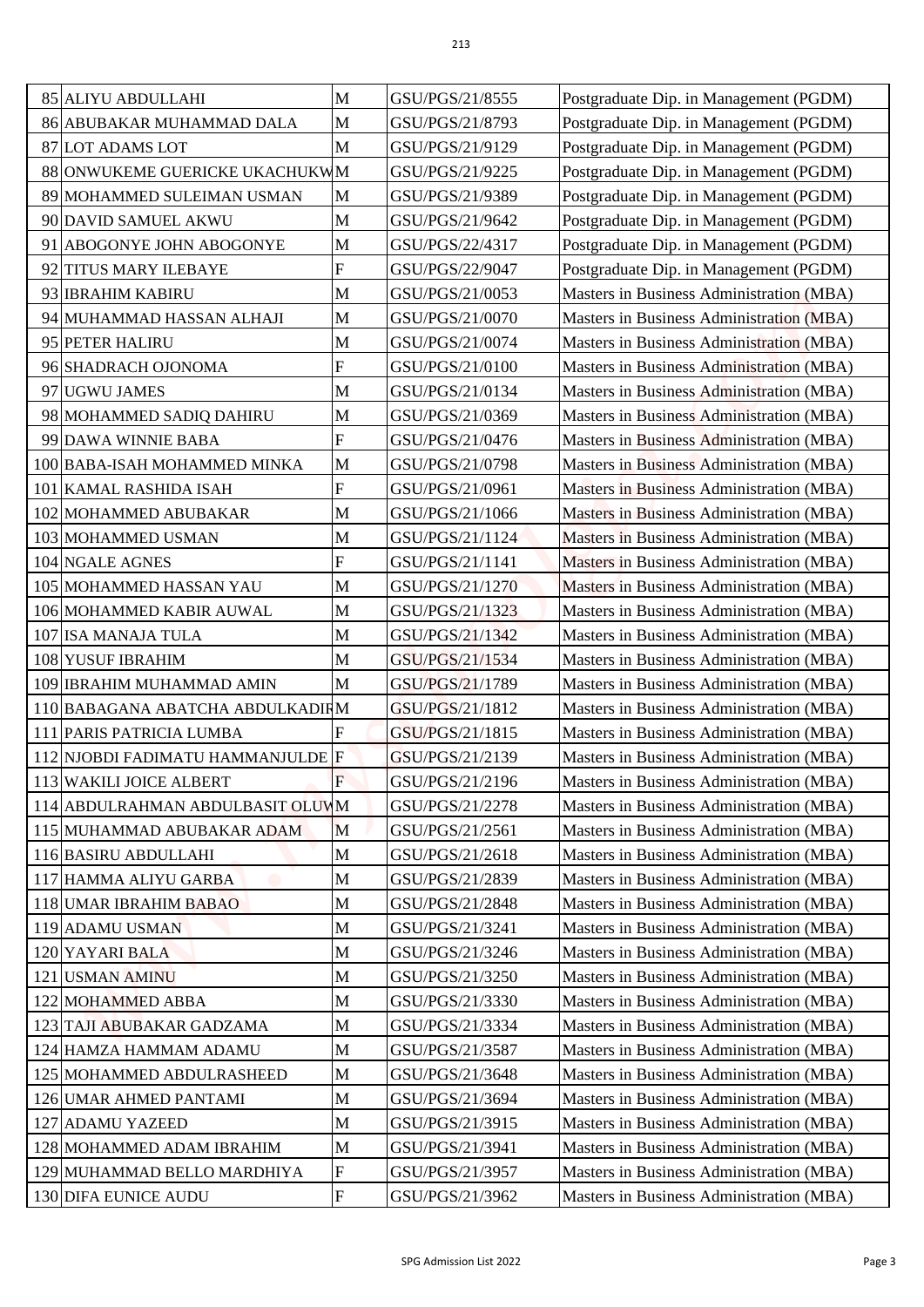| 131 EZEKIEL OMEGA KAYAMS                       | M                | GSU/PGS/21/4009                    | Masters in Business Administration (MBA)                                             |
|------------------------------------------------|------------------|------------------------------------|--------------------------------------------------------------------------------------|
| 132 OKE OLUWASEGUN ASABI                       | M                | GSU/PGS/21/4018                    | Masters in Business Administration (MBA)                                             |
| 133 MUHAMMAD SHAMSUDDEEN DALA M                |                  | GSU/PGS/21/4140                    | Masters in Business Administration (MBA)                                             |
| 134 OBIKA STANLEY IKECHUKWU                    | M                | GSU/PGS/21/4195                    | Masters in Business Administration (MBA)                                             |
| 135 LAWAN YUSUF YAHAYA                         | M                | GSU/PGS/21/4349                    | Masters in Business Administration (MBA)                                             |
| 136 YAHAYA UMAR                                | M                | GSU/PGS/21/4363                    | Masters in Business Administration (MBA)                                             |
| 137 DANTARO UMAR MSHELBWALA                    | M                | GSU/PGS/21/4367                    | Masters in Business Administration (MBA)                                             |
| 138 AHMED HASSAN                               | M                | GSU/PGS/21/4379                    | Masters in Business Administration (MBA)                                             |
| 139 NIXON MICHEAL                              | M                | GSU/PGS/21/4662                    | Masters in Business Administration (MBA)                                             |
| 140 AMIR AHMAD DUKKU                           | M                | GSU/PGS/21/4667                    | Masters in Business Administration (MBA)                                             |
| 141 MAAJI ABDULZAYID HASSAN                    | M                | GSU/PGS/21/4764                    | Masters in Business Administration (MBA)                                             |
| 142 ISA ALI ABUBAKAR                           | M                | GSU/PGS/21/4796                    | Masters in Business Administration (MBA)                                             |
| 143 ALBASHI ABIGAIL DAVID                      | ${\bf F}$        | GSU/PGS/21/5138                    | Masters in Business Administration (MBA)                                             |
| 144 WAKILI ABUBAKAR MOHAMMED                   | M                | GSU/PGS/21/5250                    | Masters in Business Administration (MBA)                                             |
| 145 MUHAMMAD AHMAD ALRUFAI                     | M                | GSU/PGS/21/5424                    | Masters in Business Administration (MBA)                                             |
| 146 AMINU SAIDU NAFADA                         | M                | GSU/PGS/21/5434                    | Masters in Business Administration (MBA)                                             |
| 147 ALIYU ABUBAKAR ALHAJI                      | M                | GSU/PGS/21/5467                    | <b>Masters in Business Administration (MBA)</b>                                      |
| 148 ELIJAH GBENGA DAVID                        | M                | GSU/PGS/21/5479                    | Masters in Business Administration (MBA)                                             |
| 149 SAIDU IDRIS                                | M                | GSU/PGS/21/5493                    | Masters in Business Administration (MBA)                                             |
| 150 MAMUDA NAOMI                               | $\boldsymbol{F}$ | GSU/PGS/21/5498                    | <b>Masters in Business Administration (MBA)</b>                                      |
| 151 MOHAMMED IBRAHIM AUWAL                     | M                | GSU/PGS/21/5556                    | Masters in Business Administration (MBA)                                             |
| 152 NDAHI MUSA HARAMI                          | M                | GSU/PGS/21/5828                    | Masters in Business Administration (MBA)                                             |
| 153 ADEGBOYE DEJI GAFAR                        | M                | GSU/PGS/21/5886                    | Masters in Business Administration (MBA)                                             |
| 154 CHINDO WILLIAMS BARKA                      | M                | GSU/PGS/21/6126                    | Masters in Business Administration (MBA)                                             |
| 155 IDU PRISCA OZIOMA                          | $\mathbf{F}$     | GSU/PGS/21/6525                    | Masters in Business Administration (MBA)                                             |
| 156 BASHIR ADAMU BASHIR                        | $\mathbf M$      | GSU/PGS/21/6723                    | Masters in Business Administration (MBA)                                             |
| 157 GAMBO ISA                                  | M                | GSU/PGS/21/6932                    | Masters in Business Administration (MBA)                                             |
| 158 JIBRIN SAMKONG DAWA                        | M                | GSU/PGS/21/7166                    | <b>Masters in Business Administration (MBA)</b>                                      |
| 159 SIKIRU HARUNA MORITAN                      | M                | GSU/PGS/21/7252                    | Masters in Business Administration (MBA)                                             |
| 160 MOHAMMED BABAAI ABDULRAHMAM                |                  | GSU/PGS/21/7444                    | <b>Masters in Business Administration (MBA)</b>                                      |
| 161 JUNGUDO ABUBAKAR                           | M                | GSU/PGS/21/7586                    | Masters in Business Administration (MBA)                                             |
| 162 FUSAMI ABUBAKAR BAJOGA                     | M                | GSU/PGS/21/7601                    | Masters in Business Administration (MBA)                                             |
| 163 ABDULLAHI SALISU BELLO                     | M                | GSU/PGS/21/7662                    | <b>Masters in Business Administration (MBA)</b>                                      |
| 164 UMAR MUSA KWAJAFA                          | M                | GSU/PGS/21/8372                    | Masters in Business Administration (MBA)                                             |
| 165 ABUBAKAR ABDULHAMID MUHAMNM                |                  | GSU/PGS/21/8383                    | Masters in Business Administration (MBA)                                             |
| 166 KAIGAMA AHMED UMAR                         | M                | GSU/PGS/21/8428                    | Masters in Business Administration (MBA)                                             |
| 167 MOHAMMED JIBRIN YUSI                       | M                | GSU/PGS/21/8507                    | Masters in Business Administration (MBA)                                             |
| 168 MAIGANA MOHAMMED                           | M                | GSU/PGS/21/8716                    | Masters in Business Administration (MBA)                                             |
| 169 IBRAHIM NAZIF MARAFA                       | M                | GSU/PGS/21/8963                    | Masters in Business Administration (MBA)                                             |
| 170 BELLO HABIBU MUHAMMED                      | M                | GSU/PGS/21/9072                    | Masters in Business Administration (MBA)                                             |
| TUAMHOOR MICHAEL MENVEL<br>171                 | M                | GSU/PGS/21/9202                    | Masters in Business Administration (MBA)                                             |
| 172 ABBA LAILATU                               | ${\bf F}$        | GSU/PGS/21/9204                    | Masters in Business Administration (MBA)                                             |
| 173 ABDULLAHI ZAHRAU                           | F                | GSU/PGS/21/9417                    | Masters in Business Administration (MBA)                                             |
|                                                | M                | GSU/PGS/21/9534                    | Masters in Business Administration (MBA)                                             |
| 174 TANIMU ISTIFANUS STEPHEN                   |                  |                                    |                                                                                      |
| 175 AUDU BALA NAFADA<br>176 ALI LAWAN MUHAMMAD | M<br>M           | GSU/PGS/21/9553<br>GSU/PGS/21/9589 | Masters in Business Administration (MBA)<br>Masters in Business Administration (MBA) |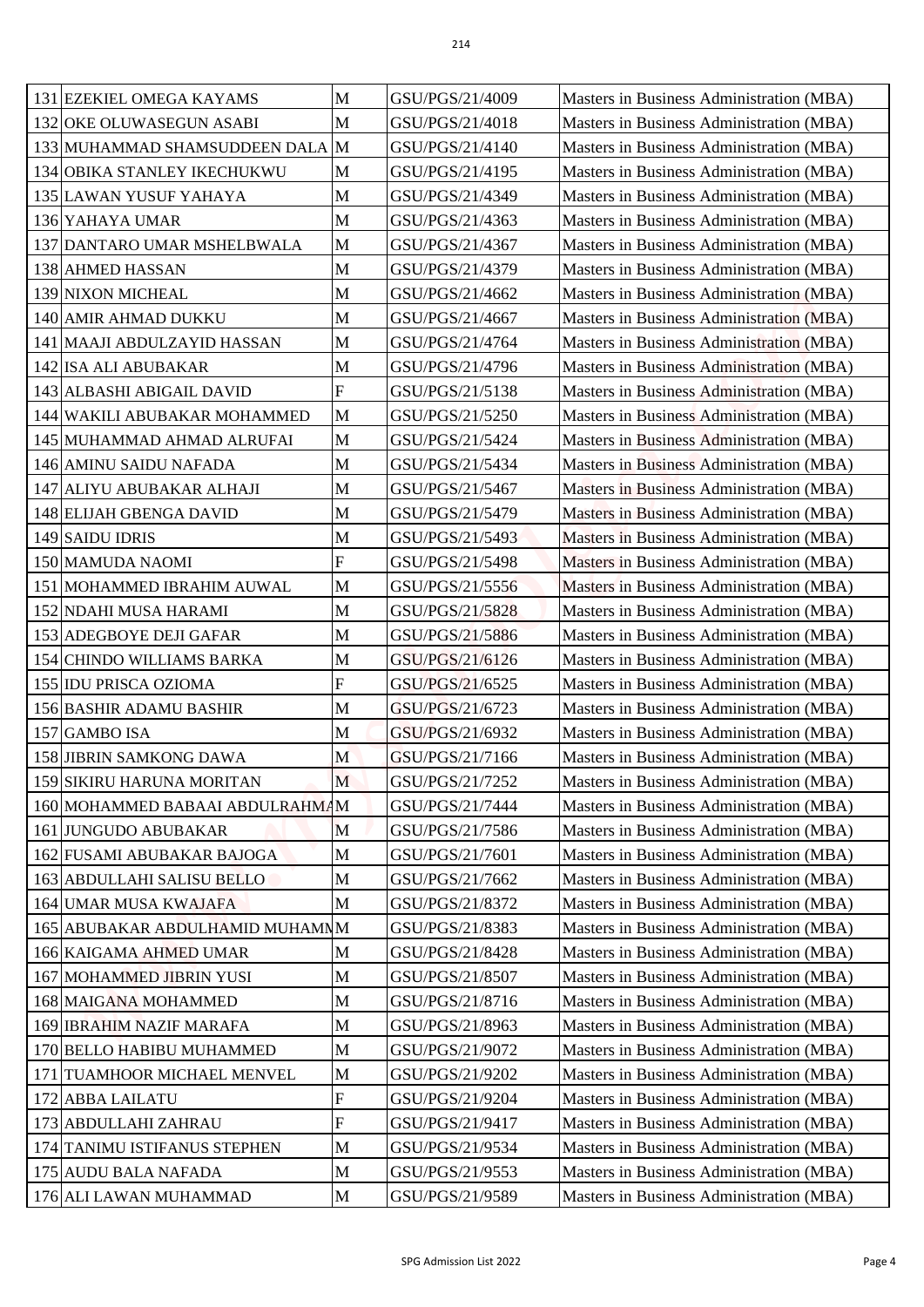| 177 RAYMOND BALLIN YARIDA                                       | F                         | GSU/PGS/21/9664                    | Masters in Business Administration (MBA)                                             |
|-----------------------------------------------------------------|---------------------------|------------------------------------|--------------------------------------------------------------------------------------|
| 178 FATOKE ADEWALE OMOTAYO                                      | M                         | GSU/PGS/21/9667                    | Masters in Business Administration (MBA)                                             |
| 179 IBRAHIM HALIMAT SADIYAT                                     | $\mathbf F$               | GSU/PGS/21/9781                    | Masters in Business Administration (MBA)                                             |
| 180 EKRIGWE MIRIAM                                              | $\boldsymbol{F}$          | GSU/PGS/22/2377                    | Masters in Business Administration (MBA)                                             |
| 181 JACOB JANET                                                 | $\overline{F}$            | GSU/PGS/22/5303                    | Masters in Business Administration (MBA)                                             |
| 182 ARI SANI                                                    | M                         | GSU/PGS/22/8670                    | Masters in Business Administration (MBA)                                             |
| 183 MAHMUD FADILA HAMID                                         | F                         | GSU/PGS/21/0024                    | M.Sc. Business Administration                                                        |
| 184 LAWAN ZANGINA USMAN                                         | M                         | GSU/PGS/21/0258                    | M.Sc. Business Administration                                                        |
| 185 LAUBAKTA YUKULE YAKUBU                                      | M                         | GSU/PGS/21/0381                    | M.Sc. Business Administration                                                        |
| 186 SAMBO KHADIJA UMAR                                          | F                         | GSU/PGS/21/0570                    | M.Sc. Business Administration                                                        |
| 187 JIBRIN ABDULHAMID                                           | M                         | GSU/PGS/21/0581                    | M.Sc. Business Administration                                                        |
| 188 JONATHAN SOJI                                               | M                         | GSU/PGS/21/0791                    | M.Sc. Business Administration                                                        |
| 189 SARAKI HAUWA ADAMU                                          | F                         | GSU/PGS/21/1257                    | M.Sc. Business Administration                                                        |
| 190 TIJJANI MOHAMMED                                            | M                         | GSU/PGS/21/1298                    | M.Sc. Business Administration                                                        |
| 191 SHARIFF BABANGIDA MOHAMMED                                  | M                         | GSU/PGS/21/1300                    | M.Sc. Business Administration                                                        |
| 192 BALA A'ISHATU MAGAJI                                        | $\boldsymbol{\mathrm{F}}$ | GSU/PGS/21/1608                    | M.Sc. Business Administration                                                        |
| 193 SUNDAY GLORIA                                               | F                         | GSU/PGS/21/1850                    | M.Sc. Business Administration                                                        |
| 194 VIASHIMA TERKULA MOSES                                      | M                         | GSU/PGS/21/2510                    | M.Sc. Business Administration                                                        |
| 195 ADAM AISHATU MOHAMMAD                                       | $\mathbf F$               | GSU/PGS/21/2673                    | M.Sc. Business Administration                                                        |
| 196 YAHUZA MUHAMMAD YUSUF                                       | M                         | GSU/PGS/21/4504                    | M.Sc. Business Administration                                                        |
| 197 RUKUJEI ABBA DANLAMI                                        | M                         | GSU/PGS/21/5065                    | M.Sc. Business Administration                                                        |
| 198 BABAYO LUBABATU CHANA                                       | F                         | GSU/PGS/21/5114                    | M.Sc. Business Administration                                                        |
| 199 MAJOR BLESSING                                              | $\overline{F}$            | GSU/PGS/21/5145                    | M.Sc. Business Administration                                                        |
| 200 FATE MUSA MUSA                                              | M                         | GSU/PGS/21/5859                    | M.Sc. Business Administration                                                        |
| 201 AHMADU RABIU UMAR                                           | M                         | GSU/PGS/21/6220                    | M.Sc. Business Administration                                                        |
| 202 MAMMAN MICHAEL MAISAJE                                      | $\mathbf{M}$              | GSU/PGS/21/7407                    | M.Sc. Business Administration                                                        |
| 203 JAAFARU FATIMAH MUSA                                        | F                         | GSU/PGS/21/8643                    | M.Sc. Business Administration                                                        |
| 204 IHEANACHO CHRISTIAN                                         | M                         | GSU/PGS/21/8693                    | M.Sc. Business Administration                                                        |
| 205 YAKUBU FEDINAT                                              | $\overline{F}$            | GSU/PGS/21/9043                    | M.Sc. Business Administration                                                        |
| 206 OKEKE CHINWE BLESSING                                       | F                         | GSU/PGS/21/9436                    | M.Sc. Business Administration                                                        |
| 207 ADAMU POTISKUM RAKIYA                                       | $\overline{F}$            | GSU/PGS/21/9687                    | M.Sc. Business Administration                                                        |
| 208 DANJUMA ABDULLAHI MANGA                                     | M                         | GSU/PGS/21/0194                    | Ph.D. Business Administration                                                        |
| 209 ABUBAKAR HADIZA                                             | ${\bf F}$                 | GSU/PGS/21/1345                    | Ph.D. Business Administration                                                        |
| 210 MAGAJI BADIYA YUSUF                                         | F                         | GSU/PGS/21/5524                    | Ph.D. Business Administration                                                        |
| 211 BUBA NICODEMUS                                              | M                         | GSU/PGS/21/6457                    | Ph.D. Business Administration                                                        |
| 212 ZAILANI AHMED                                               | M                         | GSU/PGS/21/7078                    | Ph.D. Business Administration                                                        |
| 213 AITAMI MUHAMMAD YAKUBU                                      | M                         | GSU/PGS/21/7425                    | Ph.D. Business Administration                                                        |
| 214 ABDULLAHI USMAN YERIMA                                      | M                         | GSU/PGS/21/8051                    | Ph.D. Business Administration                                                        |
| 215 JIKA USMAN                                                  | ${\bf F}$                 | GSU/PGS/22/3821                    | Ph.D. Business Administration                                                        |
| 216 YAYAJI MUSA                                                 | M                         | GSU/PGS/21/0737                    | Postgraduate Dip. in Dev. Econs (PGDDEC)                                             |
| 217 BELLO NAFIU                                                 | $\mathbf M$               | GSU/PGS/21/1210                    | Postgraduate Dip. in Dev. Econs (PGDDEC)                                             |
| 218 ADAMU IBRAHIM                                               | $\mathbf{M}$              | GSU/PGS/21/2768                    | Postgraduate Dip. in Dev. Econs (PGDDEC)                                             |
| 219 WELEKWE BRIGHT CHILE                                        | M                         | GSU/PGS/21/3889                    | Postgraduate Dip. in Dev. Econs (PGDDEC)                                             |
| 220 ALIYU GARBA MUSA                                            | M                         | GSU/PGS/21/3997                    | Postgraduate Dip. in Dev. Econs (PGDDEC)                                             |
|                                                                 |                           |                                    |                                                                                      |
| <b>TANKO MOHAMMED MUSA</b><br>221<br>222 ISHAKU KINGSLEY HASSAN | M<br>$\mathbf M$          | GSU/PGS/21/4603<br>GSU/PGS/21/6291 | Postgraduate Dip. in Dev. Econs (PGDDEC)<br>Postgraduate Dip. in Dev. Econs (PGDDEC) |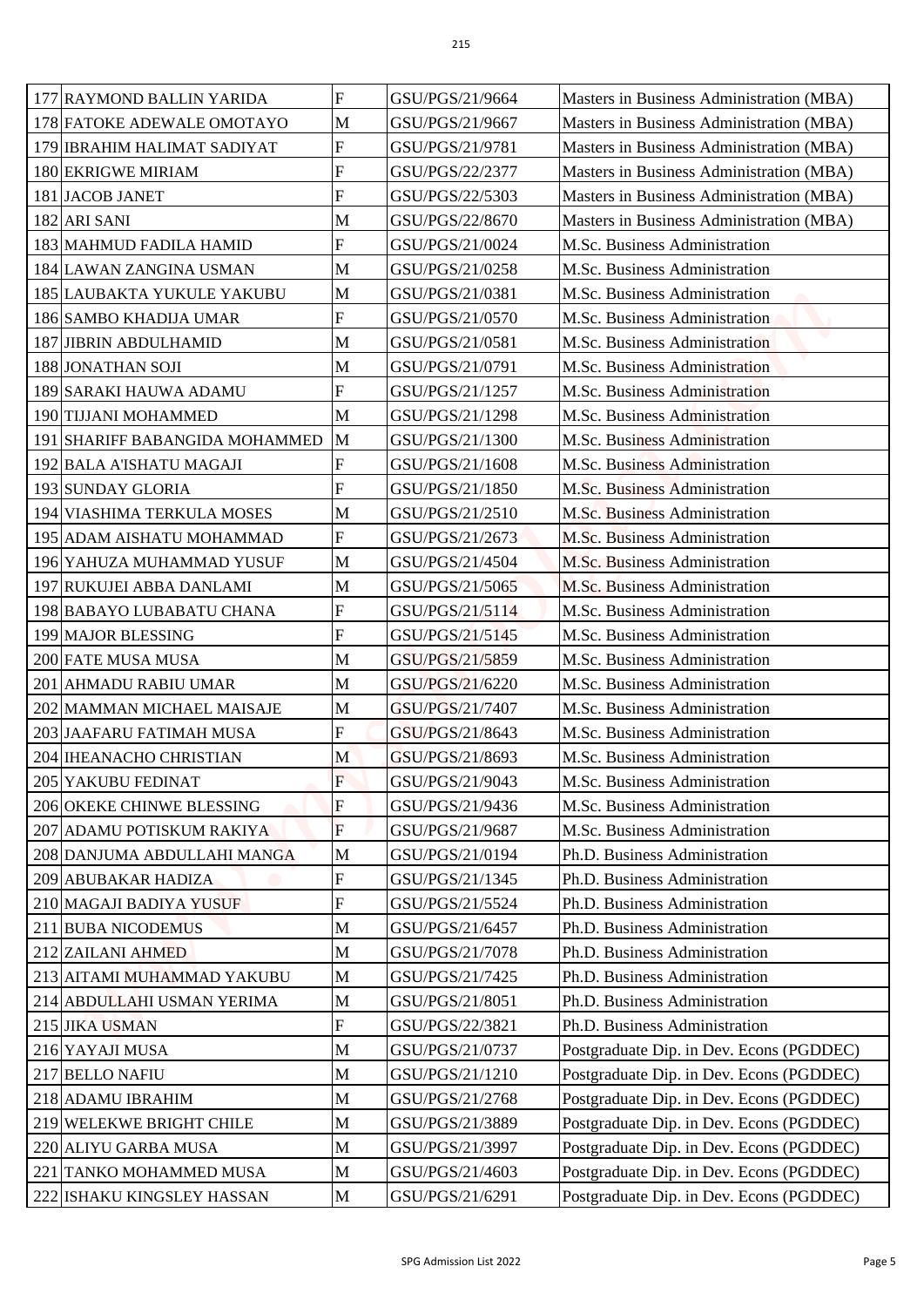| 223 MUHAMMAD ABDULLAHI SHEHU  | M              | GSU/PGS/21/7232 | Postgraduate Dip. in Dev. Econs (PGDDEC) |
|-------------------------------|----------------|-----------------|------------------------------------------|
|                               | M              |                 |                                          |
| 224 BELLO SALIHU MUHAMMAD     | $\mathbf F$    | GSU/PGS/21/7277 | Postgraduate Dip. in Dev. Econs (PGDDEC) |
| 225 USMAN AMIRA               |                | GSU/PGS/21/7428 | Postgraduate Dip. in Dev. Econs (PGDDEC) |
| 226 OKPE AKOR MICHAEL         | M              | GSU/PGS/21/7715 | Postgraduate Dip. in Dev. Econs (PGDDEC) |
| 227 ABRAHAM MICHAEL SHITTU    | $\mathbf M$    | GSU/PGS/21/8166 | Postgraduate Dip. in Dev. Econs (PGDDEC) |
| 228 DAUDA HASSAN NDOMI        | M              | GSU/PGS/21/8237 | Postgraduate Dip. in Dev. Econs (PGDDEC) |
| 229 EZEKIEL BLESSING          | $\overline{F}$ | GSU/PGS/21/8925 | Postgraduate Dip. in Dev. Econs (PGDDEC) |
| 230 AHMED ALIYU ABUBAKAR      | M              | GSU/PGS/21/9783 | Postgraduate Dip. in Dev. Econs (PGDDEC) |
| 231 HARUNA PENINAH            | F              | GSU/PGS/21/9809 | Postgraduate Dip. in Dev. Econs (PGDDEC) |
| 232 SANI MABARUKA BABA        | F              | GSU/PGS/21/0586 | M.Sc. Economics                          |
| 233 NUHU ISHIYAKU HASSAN      | M              | GSU/PGS/21/0974 | M.Sc. Economics                          |
| 234 ABUBAKAR MARYAM           | ${\bf F}$      | GSU/PGS/21/1544 | M.Sc. Economics                          |
| 235 CHARLES HARUNA IBRAHIM    | M              | GSU/PGS/21/1555 | M.Sc. Economics                          |
| 236 MUHAMMAD UMAR FARUK       | M              | GSU/PGS/21/1884 | M.Sc. Economics                          |
| 237 ABUBAKAR FATIMA GAMAWA    | ${\bf F}$      | GSU/PGS/21/1991 | M.Sc. Economics                          |
| 238 MAIRAWA FRIDAY MAIKOMO    | M              | GSU/PGS/21/2180 | M.Sc. Economics                          |
| 239 BABA ABDULGANIYU          | $\mathbf M$    | GSU/PGS/21/2946 | M.Sc. Economics                          |
| 240 MAHDI NASIRU KUDI         | $\mathbf M$    | GSU/PGS/21/4061 | M.Sc. Economics                          |
| 241 SAIDU BASHIR              | M              | GSU/PGS/21/4069 | M.Sc. Economics                          |
| 242 ABDULLAHI ADAMU MUSA      | M              | GSU/PGS/21/4389 | M.Sc. Economics                          |
| 243 ABUBAKAR SADIQ SALISU     | M              | GSU/PGS/21/4995 | M.Sc. Economics                          |
| 244 BADAMASI SABITU MUHAMMAD  | $\mathbf{M}$   | GSU/PGS/21/6132 | M.Sc. Economics                          |
| 245 MUSTAPHA AISHATU SHARIFF  | M              | GSU/PGS/21/6401 | M.Sc. Economics                          |
| 246 SIKUMTA ENOCH MBAYA       | $\mathbf M$    | GSU/PGS/21/7410 | M.Sc. Economics                          |
| 247 YUGUDA DORCAS JACOB       | F              | GSU/PGS/21/7661 | M.Sc. Economics                          |
| 248 ABUBAKAR MARYAM           | $\overline{F}$ | GSU/PGS/21/7828 | M.Sc. Economics                          |
| 249 MUSA SALIHU               | M              | GSU/PGS/21/8782 | M.Sc. Economics                          |
| 250 MAHDI ABDULLAHI           | M              | GSU/PGS/21/8912 | M.Sc. Economics                          |
| 251 OWAKAYI AISHA ABDULRAHMAN | F              | GSU/PGS/21/8974 | M.Sc. Economics                          |
| 252 HARUNA YUSUF              | M              | GSU/PGS/21/9060 | M.Sc. Economics                          |
| 253 BABAWULLE DAMINA HAMID    | M              | GSU/PGS/21/9252 | M.Sc. Economics                          |
| 254 ALI JALO IBRAHIM          | $\mathbf M$    | GSU/PGS/21/9611 | M.Sc. Economics                          |
| 255 ABDULLAHI INUWA           | M              | GSU/PGS/22/9682 | M.Sc. Economics                          |
| 256 MAHE MURJANATU MUHAMMAD   | $\overline{F}$ | GSU/PGS/21/1363 | Ph.D. Economics                          |
| <b>257 DAKUP GOLADI</b>       | M              | GSU/PGS/21/1491 | Ph.D. Economics                          |
| 258 ZAKARIYA RAKIYA BABA      | $\overline{F}$ | GSU/PGS/21/7191 | Ph.D. Economics                          |
| 259 YAHAYA SADIQ              | $\mathbf M$    | GSU/PGS/21/0105 | M.A. English Language                    |
| 260 UMAR ABDULLAHI ADAMU      | M              | GSU/PGS/21/2170 | M.A. English Language                    |
| 261 AHMAD UMAR FARUK          | M              | GSU/PGS/21/2392 | M.A. English Language                    |
| 262 TUGGA SARATU ELI          | $\mathbf F$    | GSU/PGS/21/2459 | M.A. English Language                    |
| 263 YUSUF ADAMU               | M              | GSU/PGS/21/2514 | M.A. English Language                    |
| 264 ABDULAZIZ UMMUKHULTHUM    | ${\bf F}$      | GSU/PGS/21/3262 | M.A. English Language                    |
| 265 SILAS PEACE SAWA          | F              | GSU/PGS/21/4032 | M.A. English Language                    |
| 266 MUSA AMSHI HADIZA         | $\overline{F}$ | GSU/PGS/21/4811 | M.A. English Language                    |
| 267 ABDULAZIZ KABIRU          | M              | GSU/PGS/21/4972 | M.A. English Language                    |
| 268 YUSUFU WILLING            | $\mathbf{F}$   | GSU/PGS/21/5022 | M.A. English Language                    |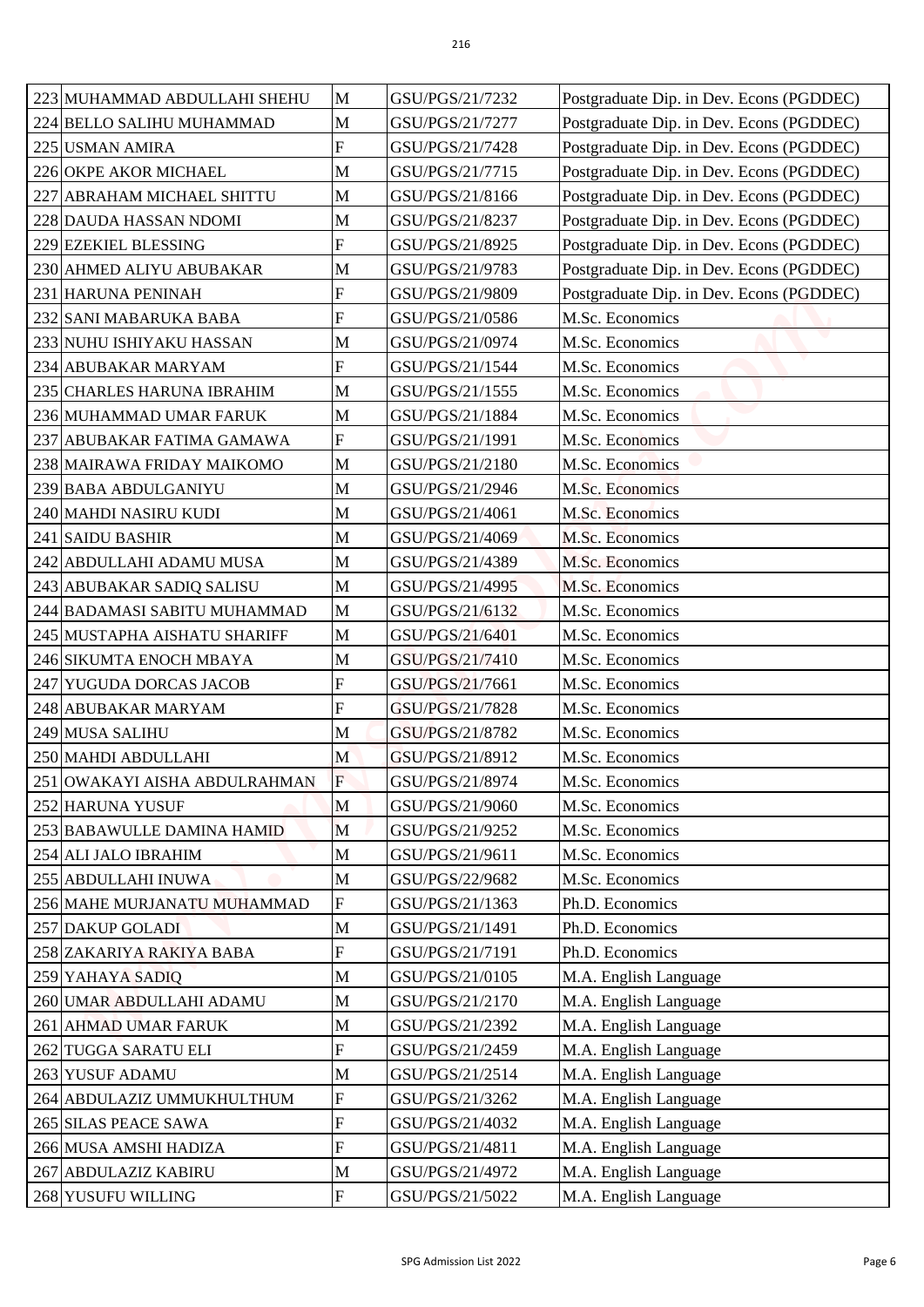| 269 AJIBOLA MORAYO ROSELINE      | F              | GSU/PGS/21/5752 | M.A. English Language                |
|----------------------------------|----------------|-----------------|--------------------------------------|
| 270 GBELEKALE HASSAN ABIOLA      | M              | GSU/PGS/21/7464 | M.A. English Language                |
| <b>YOHANNA SARAH</b><br>271      | F              | GSU/PGS/21/7829 | M.A. English Language                |
| 272<br>UMAR AMATULLAH IBRAHIM    | ${\bf F}$      | GSU/PGS/21/8404 | M.A. English Language                |
| 273 NWAETE UCHECHI MONICA-DORIS  | $\overline{F}$ | GSU/PGS/21/8736 | M.A. English Language                |
| 274 MANSUR FATIMA MUHAMMAD       | F              | GSU/PGS/21/9296 | M.A. English Language                |
|                                  | M              | GSU/PGS/21/9584 |                                      |
| 275 DANLADI DANIEL BOYI          | F              |                 | M.A. English Language                |
| 276 UMMI IBRAHIM                 |                | GSU/PGS/21/9908 | M.A. English Language                |
| <b>BELLO AISHATU UMAR</b><br>277 | F              | GSU/PGS/21/2784 | Ph.D. English Language               |
| 278 MAILADANBE JAWI              | M              | GSU/PGS/21/4396 | Ph.D. English Language               |
| 279 ALIM BELLO BABI              | M              | GSU/PGS/21/6348 | Ph.D. English Language               |
| 280 SAIDU SANI                   | M              | GSU/PGS/21/9245 | Ph.D. English Language               |
| 281 JOSHUA JOSEPHINE             | $\overline{F}$ | GSU/PGS/21/5703 | Ph.D. English Literature             |
| 282 TYOGEMA BUNDUGA EMMANUEL     | $\mathbf M$    | GSU/PGS/21/7700 | Ph.D. English Literature             |
| 283 USMAN AHMAD                  | M              | GSU/PGS/21/7938 | M.A. History                         |
| 284 TUKURA FAITH ZAKWOYI         | F              | GSU/PGS/21/8577 | M.A. History                         |
| 285 ISHIAKA HANNAH               | F              | GSU/PGS/21/9187 | Ph.D. History                        |
| 286 AMODU BLESSING OYECHE        | $\overline{F}$ | GSU/PGS/21/2940 | M.Sc. International Relations        |
| 287 AGUANI EMMANUEL IGWEBIKE     | M              | GSU/PGS/21/3088 | M.Sc. International Relations        |
| 288 GAYUS RUTH                   | ${\bf F}$      | GSU/PGS/21/3741 | <b>M.Sc. International Relations</b> |
| 289 IBRAHIM SAMUEL               | M              | GSU/PGS/21/5408 | M.Sc. International Relations        |
| 290 AHMAD SADDIKA HUJJA          | F              | GSU/PGS/21/9826 | M.Sc. International Relations        |
| 291 KEFAS CALEB USIJU            | M              | GSU/PGS/21/0394 | M.Sc. Peace and Conflict Studies     |
| 292 IBRAHIM YAHAYA ABDULLAHI     | $\mathbf M$    | GSU/PGS/21/0967 | M.Sc. Peace and Conflict Studies     |
| 293 SAMAILA ADAMU                | M              | GSU/PGS/21/1019 | M.Sc. Peace and Conflict Studies     |
| 294 VICTOR RAYMOND               | M              | GSU/PGS/21/2322 | M.Sc. Peace and Conflict Studies     |
| 295 MANU ILIYA                   | M              | GSU/PGS/21/3120 | M.Sc. Peace and Conflict Studies     |
| 296 ADAMU MUHAMMAD DOHO          | M              | GSU/PGS/21/3442 | M.Sc. Peace and Conflict Studies     |
| 297 MARTINS SUZETTE DONGMUK      | $\mathbf{F}$   | GSU/PGS/21/3446 | M.Sc. Peace and Conflict Studies     |
| 298 YUSUF BULUS                  | M              | GSU/PGS/21/3577 | M.Sc. Peace and Conflict Studies     |
| 299 SIMON JONATHAN               | M              | GSU/PGS/21/4033 | M.Sc. Peace and Conflict Studies     |
| <b>300 JONAH REJOICE HASSAN</b>  | $F_{\rm}$      | GSU/PGS/21/4294 | M.Sc. Peace and Conflict Studies     |
| <b>301 YAKUBU ABUBAKAR</b>       | M              | GSU/PGS/21/5263 | M.Sc. Peace and Conflict Studies     |
| <b>302 DAVID DINATU</b>          | $\overline{F}$ | GSU/PGS/21/5652 | M.Sc. Peace and Conflict Studies     |
| <b>303 PATRICK DAVID</b>         | M              | GSU/PGS/21/5895 | M.Sc. Peace and Conflict Studies     |
| 304 SULAIMAN AMIRA MAMMAN        | $\overline{F}$ | GSU/PGS/21/6074 | M.Sc. Peace and Conflict Studies     |
| <b>305 LIMAN HASSAN</b>          | M              | GSU/PGS/21/6639 | M.Sc. Peace and Conflict Studies     |
| 306 SULEIMAN SANI ADAMU          | M              | GSU/PGS/21/6708 | M.Sc. Peace and Conflict Studies     |
| 307 MOHAMMED SAIDU               | M              | GSU/PGS/21/0286 | M.Sc. Political Science              |
| 308 MUHAMMAD ABBAS               | M              | GSU/PGS/21/1703 | M.Sc. Political Science              |
| 309 MASAIBI BADAMASI MUSA        | M              | GSU/PGS/21/2255 | M.Sc. Political Science              |
| 310 ABUBAKAR AL-BASHIR MODIBBO   | M              | GSU/PGS/21/5362 | M.Sc. Political Science              |
| 311 MOHAMMED ABDULRASHEED SANI M |                | GSU/PGS/21/7017 | M.Sc. Political Science              |
| 312 MAIRAWA WILLIAMS             | M              | GSU/PGS/21/9381 | M.Sc. Political Science              |
| 313 EPHRON TEMJI                 | F              | GSU/PGS/21/9723 | M.Sc. Political Science              |
| 314 MUHAMMED HASSAN              | M              | GSU/PGS/22/7126 | M.Sc. Political Science              |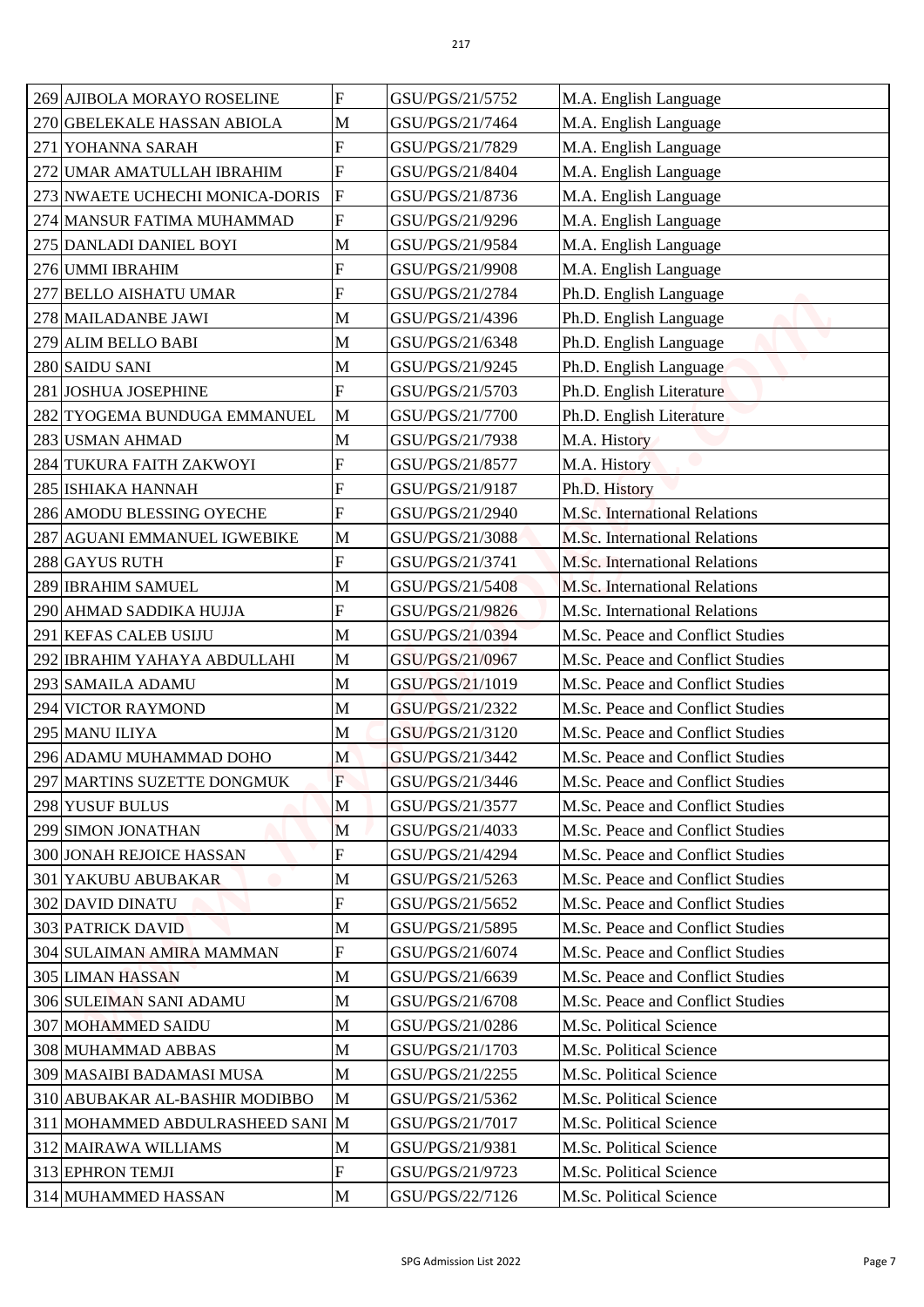| 315 BRANDFORD SHADRACH ADAMS                   | M                         | GSU/PGS/21/0067 | Ph.D. International Relations              |
|------------------------------------------------|---------------------------|-----------------|--------------------------------------------|
|                                                | F                         | GSU/PGS/21/7531 | Ph.D. International Relations              |
| 316 LANSHIMA NANCY AVON                        | M                         | GSU/PGS/21/1829 | Ph.D. Peace and Conflict Studies           |
| 317 EDIBA SABASTINE                            | M                         | GSU/PGS/21/1911 | Ph.D. Peace and Conflict Studies           |
| 318 VENO MICLOTH YONGO<br>319 HAMMANJODA IDRIS | $\mathbf M$               | GSU/PGS/21/3060 | Ph.D. Peace and Conflict Studies           |
|                                                |                           | GSU/PGS/21/9564 | Ph.D. Peace and Conflict Studies           |
| 320 MALIK THABBAL KOLOU                        | M<br>M                    |                 |                                            |
| 321 AUWALU ADAMU ALIYU                         |                           | GSU/PGS/21/0818 | Postgraduate Dip. in Public Admin. (PGDPA) |
| 322 SANI ALI                                   | M                         | GSU/PGS/21/1090 | Postgraduate Dip. in Public Admin. (PGDPA) |
| 323 ISA MOHAMMED AHMADU                        | M                         | GSU/PGS/21/1357 | Postgraduate Dip. in Public Admin. (PGDPA) |
| 324 MOHAMMED BELLO AHMED                       | M                         | GSU/PGS/21/1669 | Postgraduate Dip. in Public Admin. (PGDPA) |
| 325 ONUSURU FESTUS UCHE                        | M                         | GSU/PGS/21/1681 | Postgraduate Dip. in Public Admin. (PGDPA) |
| 326 HUSSAINI IMRAN GWANI                       | M                         | GSU/PGS/21/1683 | Postgraduate Dip. in Public Admin. (PGDPA) |
| 327 PHILIP JUSTINA                             | ${\bf F}$                 | GSU/PGS/21/1765 | Postgraduate Dip. in Public Admin. (PGDPA) |
| 328 LAWAN BELLO                                | M                         | GSU/PGS/21/1772 | Postgraduate Dip. in Public Admin. (PGDPA) |
| 329 SHAMSUDDEEN LAWAN                          | M                         | GSU/PGS/21/1907 | Postgraduate Dip. in Public Admin. (PGDPA) |
| 330 MUHAMMED SULEIMAN                          | M                         | GSU/PGS/21/2309 | Postgraduate Dip. in Public Admin. (PGDPA) |
| 331 SAMAILA AISHATU                            | $\boldsymbol{F}$          | GSU/PGS/21/3337 | Postgraduate Dip. in Public Admin. (PGDPA) |
| 332 SHUAIBU GARBA                              | M                         | GSU/PGS/21/3606 | Postgraduate Dip. in Public Admin. (PGDPA) |
| 333 NYAM BEM BENJAMIN                          | M                         | GSU/PGS/21/4006 | Postgraduate Dip. in Public Admin. (PGDPA) |
| 334 MUHAMMED AISHATU DAWAKI                    | ${\bf F}$                 | GSU/PGS/21/4046 | Postgraduate Dip. in Public Admin. (PGDPA) |
| 335 ALIYU AMINU                                | M                         | GSU/PGS/21/4107 | Postgraduate Dip. in Public Admin. (PGDPA) |
| 336 SULEIMAN DANJUMA AJEJE                     | $\mathbf M$               | GSU/PGS/21/4564 | Postgraduate Dip. in Public Admin. (PGDPA) |
| 337 HASSAN BLESSING                            | $\overline{F}$            | GSU/PGS/21/6292 | Postgraduate Dip. in Public Admin. (PGDPA) |
| 338 DOGO ISA                                   | M                         | GSU/PGS/21/6726 | Postgraduate Dip. in Public Admin. (PGDPA) |
| 339 MUSA IBRAHIM BOKNA                         | M                         | GSU/PGS/21/6782 | Postgraduate Dip. in Public Admin. (PGDPA) |
| 340 MAHMUD GIDADO                              | $\mathbf{M}$              | GSU/PGS/21/6987 | Postgraduate Dip. in Public Admin. (PGDPA) |
| 341 UMAR ABDULKADIR TURAKI                     | M                         | GSU/PGS/21/7914 | Postgraduate Dip. in Public Admin. (PGDPA) |
| 342 GURE KANADI HASSAN                         | M                         | GSU/PGS/21/7953 | Postgraduate Dip. in Public Admin. (PGDPA) |
| 343 HAMMANTUKUR ABDULKADIR                     | M                         | GSU/PGS/21/8402 | Postgraduate Dip. in Public Admin. (PGDPA) |
| 344 YAKUBU ADAMU NITTE                         | M                         | GSU/PGS/21/8493 | Postgraduate Dip. in Public Admin. (PGDPA) |
| 345 MOHAMMED RABIU                             | M                         | GSU/PGS/21/8560 | Postgraduate Dip. in Public Admin. (PGDPA) |
| 346 MUSA BASHIR GARBA                          | $\mathbf M$               | GSU/PGS/21/9133 | Postgraduate Dip. in Public Admin. (PGDPA) |
| 347 ALI ESTHER NDAHI                           | $\boldsymbol{F}$          | GSU/PGS/21/9143 | Postgraduate Dip. in Public Admin. (PGDPA) |
| 348 ADAMU FATIMA KUMO                          | F                         | GSU/PGS/21/9304 | Postgraduate Dip. in Public Admin. (PGDPA) |
| 349 GARBA ALI                                  | M                         | GSU/PGS/21/9500 | Postgraduate Dip. in Public Admin. (PGDPA) |
| 350 ELON MOKWA DORCAS                          | $\overline{F}$            | GSU/PGS/21/9720 | Postgraduate Dip. in Public Admin. (PGDPA) |
| 351 JIBIR DANLAMI DEBA                         | M                         | GSU/PGS/21/0005 | Master of Public Administration (MPA)      |
| <b>352 BAKO IBRAHIM</b>                        | M                         | GSU/PGS/21/0174 | Master of Public Administration (MPA)      |
| 353 IBRAHIM ADAMU UMAR                         | $\mathbf M$               | GSU/PGS/21/0249 | Master of Public Administration (MPA)      |
| 354 ALHASSAN AISHATU                           | $\boldsymbol{\mathrm{F}}$ | GSU/PGS/21/0255 | Master of Public Administration (MPA)      |
| 355 ABUBAKAR SANI                              | M                         | GSU/PGS/21/0368 | Master of Public Administration (MPA)      |
| 356 UMAR IBRAHIM ABUBAKAR                      | $\mathbf{M}$              | GSU/PGS/21/0507 | Master of Public Administration (MPA)      |
| 357 MUHAMMMAD ABDULLAHI                        | M                         | GSU/PGS/21/0546 | Master of Public Administration (MPA)      |
| 358 MUSA AUDU                                  | M                         | GSU/PGS/21/0579 | Master of Public Administration (MPA)      |
| 359 MIJINYAWA NURA                             | $\mathbf M$               | GSU/PGS/21/0607 | Master of Public Administration (MPA)      |
| 360 ABUBAKAR HADIZA MAHDI                      | ${\bf F}$                 | GSU/PGS/21/0610 | Master of Public Administration (MPA)      |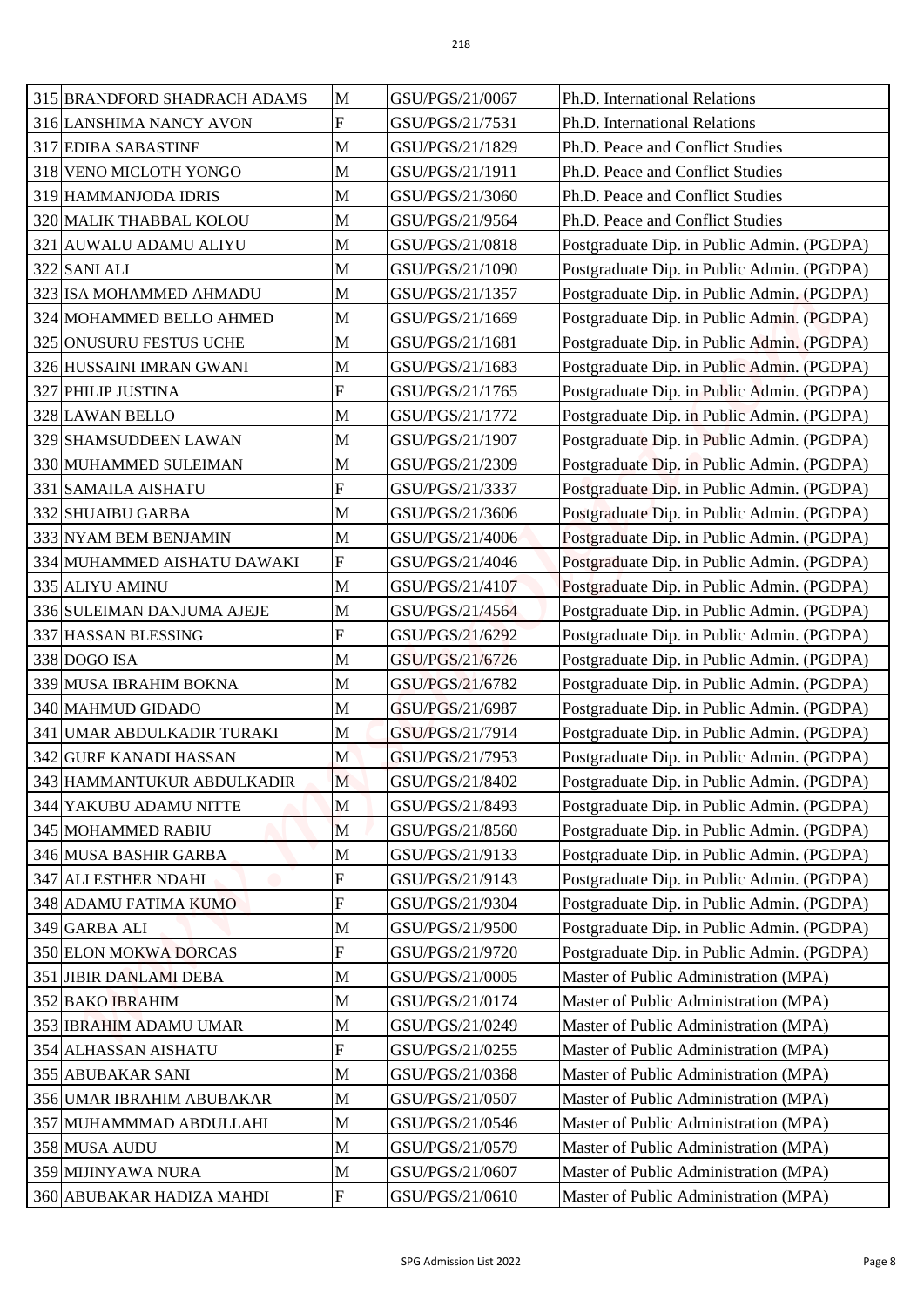|     | <b>361 EMMANUEL RUTH BUBA</b>              | F                         | GSU/PGS/21/0814                    | Master of Public Administration (MPA)                                          |
|-----|--------------------------------------------|---------------------------|------------------------------------|--------------------------------------------------------------------------------|
|     | 362 SULEIMAN ABUBAKAR MAHDI                | M                         | GSU/PGS/21/0912                    | Master of Public Administration (MPA)                                          |
|     | 363 HAMEED USMAN ABUBAKAR                  | M                         | GSU/PGS/21/0985                    | Master of Public Administration (MPA)                                          |
|     | 364 YAKUBU LAWAN                           | M                         | GSU/PGS/21/0991                    | Master of Public Administration (MPA)                                          |
|     | 365 SA'AD MUSLIM ABUBAKAR                  | M                         | GSU/PGS/21/1034                    | Master of Public Administration (MPA)                                          |
|     | <b>366 PETER YOHANNA</b>                   | M                         | GSU/PGS/21/1150                    | Master of Public Administration (MPA)                                          |
|     | <b>367 MOLLY KASIRU GARBA</b>              | M                         | GSU/PGS/21/1194                    | Master of Public Administration (MPA)                                          |
|     | 368 BUBA HASSAN                            | M                         | GSU/PGS/21/1239                    | Master of Public Administration (MPA)                                          |
|     | 369 TUR DESMOND DONDO                      | M                         | GSU/PGS/21/1380                    | Master of Public Administration (MPA)                                          |
|     | 370 ADEJUGBE ADEDOYIN EMMANUEL             | $\mathbf M$               | GSU/PGS/21/1516                    | Master of Public Administration (MPA)                                          |
| 371 | <b>ABIGAIL AMARU</b>                       | F                         | GSU/PGS/21/1742                    | Master of Public Administration (MPA)                                          |
|     | 372 MAGAJI MOHAMMED BASHIR                 | M                         | GSU/PGS/21/1842                    | Master of Public Administration (MPA)                                          |
|     | 373 ADAMU ABBA HASSAN                      | M                         | GSU/PGS/21/1856                    | Master of Public Administration (MPA)                                          |
|     | 374 BUBA MARYAM                            | F                         | GSU/PGS/21/1887                    | Master of Public Administration (MPA)                                          |
|     | 375 AHMED YAKUBU                           | M                         | GSU/PGS/21/1895                    | Master of Public Administration (MPA)                                          |
|     | 376 INUWA MOHAMMED                         | M                         | GSU/PGS/21/1937                    | Master of Public Administration (MPA)                                          |
|     | 377 JOHN SUMI                              | M                         | GSU/PGS/21/2036                    | Master of Public Administration (MPA)                                          |
|     | 378 ADAMU IBRAHIM USMAN                    | M                         | GSU/PGS/21/2060                    | Master of Public Administration (MPA)                                          |
|     | 379 WAHEEDAH MOHAMMED YAKUBU               | $\mathbf F$               | GSU/PGS/21/2065                    | Master of Public Administration (MPA)                                          |
|     | 380 FATE BABAKANO                          | M                         | GSU/PGS/21/2068                    | Master of Public Administration (MPA)                                          |
|     | 381 ALKALI USMAN AHMED                     | M                         | GSU/PGS/21/2200                    | Master of Public Administration (MPA)                                          |
|     | 382 VONGDONG SAMSON                        | M                         | GSU/PGS/21/2326                    | Master of Public Administration (MPA)                                          |
|     | 383 ALI-GOMBE MUSA                         | M                         | GSU/PGS/21/2461                    | Master of Public Administration (MPA)                                          |
|     | 384 GARBA PONONYAMBA ISHAKU                | $\mathbf F$               | GSU/PGS/21/2482                    | Master of Public Administration (MPA)                                          |
|     | 385 MUHAMMAD SAGIR                         | M                         | GSU/PGS/21/2534                    | Master of Public Administration (MPA)                                          |
|     | 386 JIBRIN JAMILAH GADAH                   | $\overline{F}$            | GSU/PGS/21/2582                    | Master of Public Administration (MPA)                                          |
|     | 387 MAKWIN MAUREEN NIPALANG                | F                         | GSU/PGS/21/2687                    | Master of Public Administration (MPA)                                          |
|     | 388 RABIU DANJUMA                          | M                         | GSU/PGS/21/2766                    | Master of Public Administration (MPA)                                          |
|     | 389 SOLOMON JEDIDAH HUSSAINI               | F                         | GSU/PGS/21/2922                    | Master of Public Administration (MPA)                                          |
|     |                                            |                           |                                    |                                                                                |
|     | 390 GIDADO IBRAHIM                         | M                         | GSU/PGS/21/3012                    | Master of Public Administration (MPA)                                          |
|     | 391 AMINA AHMED GORKO                      | F                         | GSU/PGS/21/3391                    | Master of Public Administration (MPA)                                          |
|     | 392 ABDULHAMID HAFSAT YAGEDE               | F                         | GSU/PGS/21/3418                    | Master of Public Administration (MPA)                                          |
|     | 393 AHMODU KHADIJA                         | ${\bf F}$                 | GSU/PGS/21/3471                    | Master of Public Administration (MPA)                                          |
|     | 394 ABUBAKAR MOHAMMED                      | M                         | GSU/PGS/21/3562                    | Master of Public Administration (MPA)                                          |
|     | 395 MOHAMMED SUWAIBA                       | F                         | GSU/PGS/21/3570                    | Master of Public Administration (MPA)                                          |
|     | 396 YAZU FREDA                             | $\overline{F}$            | GSU/PGS/21/3656                    | Master of Public Administration (MPA)                                          |
|     | 397 ABUBAKAR MUHAMMED BELLO                | M                         | GSU/PGS/21/3684                    | Master of Public Administration (MPA)                                          |
|     | 398 INUWA ALIYU                            | M                         | GSU/PGS/21/3690                    | Master of Public Administration (MPA)                                          |
|     | 399 LEWI VICTORIA                          | $\boldsymbol{\mathrm{F}}$ | GSU/PGS/21/3973                    | Master of Public Administration (MPA)                                          |
|     | 400 IBRAHIM ABUBAKAR                       | M                         | GSU/PGS/21/3991                    | Master of Public Administration (MPA)                                          |
|     | 401 DANIEL DAIRON                          | M                         | GSU/PGS/21/4212                    | Master of Public Administration (MPA)                                          |
|     | 402 DANLAMI UMAR SALIHU                    | M                         | GSU/PGS/21/4280                    | Master of Public Administration (MPA)                                          |
|     | 403 DAHIRU ALIYU BELLO                     | M                         | GSU/PGS/21/4336                    | Master of Public Administration (MPA)                                          |
|     | 404 GARBA UMMATI AMINU                     | F                         | GSU/PGS/21/4440                    | Master of Public Administration (MPA)                                          |
|     | 405 MUSA STEPHEN BULAMA<br>406 BUBA KARIMA | M<br>$\mathbf{F}$         | GSU/PGS/21/4527<br>GSU/PGS/21/4706 | Master of Public Administration (MPA)<br>Master of Public Administration (MPA) |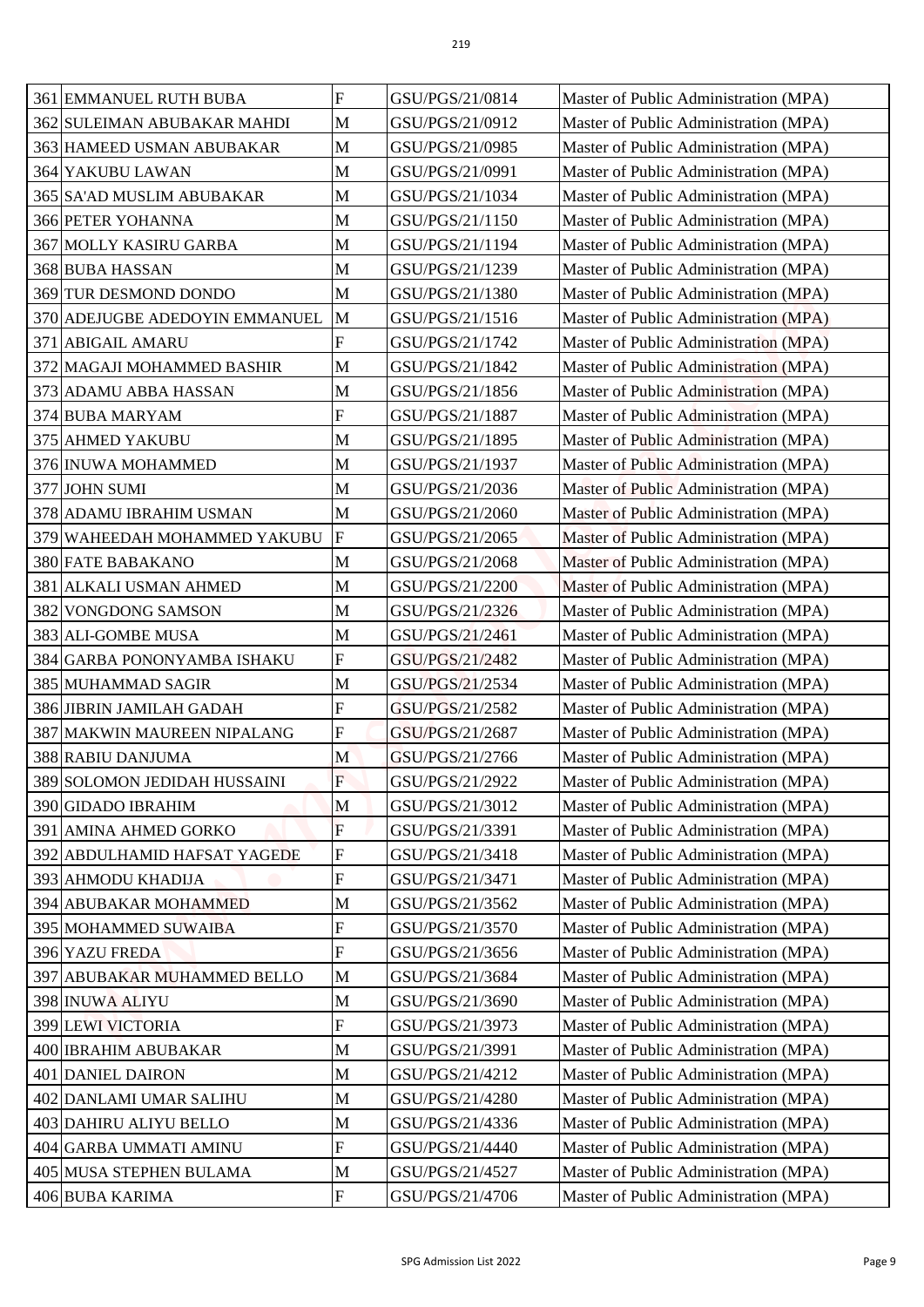| 407 AHMED JIBRIN             | M              | GSU/PGS/21/4724 | Master of Public Administration (MPA) |
|------------------------------|----------------|-----------------|---------------------------------------|
| 408 AHMED AHMED UMAR         | M              | GSU/PGS/21/4805 | Master of Public Administration (MPA) |
| 409 JIBRIN SULAIMAN          | M              | GSU/PGS/21/4886 | Master of Public Administration (MPA) |
| 410 ABUBAKAR ABDULRAZAK      | M              | GSU/PGS/21/4957 | Master of Public Administration (MPA) |
| 411 MUHAMMAD WALIDA WAMBAI   | ${\bf F}$      | GSU/PGS/21/5086 | Master of Public Administration (MPA) |
| 412 MUAZU SHAMSU             | M              | GSU/PGS/21/5118 | Master of Public Administration (MPA) |
| 413 ADAMU ZULKARNAINI        | M              | GSU/PGS/21/5451 | Master of Public Administration (MPA) |
| 414 DAVOU IBRAHIM            | M              | GSU/PGS/21/5474 | Master of Public Administration (MPA) |
| 415 JONAH SARAH DOGO         | F              | GSU/PGS/21/5601 | Master of Public Administration (MPA) |
| 416 ISYAKU MUHAMMED          | M              | GSU/PGS/21/5637 | Master of Public Administration (MPA) |
| 417 USMAN NAFISATU           | F              | GSU/PGS/21/5708 | Master of Public Administration (MPA) |
| 418 JIBRIN ABDULLAHI         | M              | GSU/PGS/21/5892 | Master of Public Administration (MPA) |
| 419 MOHAMMED JIBRIN INUWA    | M              | GSU/PGS/21/5896 | Master of Public Administration (MPA) |
| 420 JIBRIN ADAMU DUKKU       | M              | GSU/PGS/21/5929 | Master of Public Administration (MPA) |
| 421 UMAR USMAN ABUBAKAR      | M              | GSU/PGS/21/5934 | Master of Public Administration (MPA) |
| 422 IBRAHIM MUHAMMED         | M              | GSU/PGS/21/5968 | Master of Public Administration (MPA) |
| 423 IBRAHIM ABUBAKAR         | M              | GSU/PGS/21/5982 | Master of Public Administration (MPA) |
| 424 ADAM ISHAKU              | M              | GSU/PGS/21/6172 | Master of Public Administration (MPA) |
|                              |                | GSU/PGS/21/6207 |                                       |
| 425 ABUBAKAR HAMZAT ALHAJI   | M              |                 | Master of Public Administration (MPA) |
| 426 LAMUWA ABUBAKAR          | M              | GSU/PGS/21/6286 | Master of Public Administration (MPA) |
| 427 KAWU ABDULRAHIM          | M              | GSU/PGS/21/6304 | Master of Public Administration (MPA) |
| 428 SHEHU SAADATU USMAN      | F              | GSU/PGS/21/6415 | Master of Public Administration (MPA) |
| 429 CLEMENT MICHEAL DAJI     | M              | GSU/PGS/21/6483 | Master of Public Administration (MPA) |
| 430 ONI MARY OLUWATUMININU   | F              | GSU/PGS/21/6653 | Master of Public Administration (MPA) |
| 431 BELLO HAUWA AHMAD        | $\mathbf{F}$   | GSU/PGS/21/6768 | Master of Public Administration (MPA) |
| 432 YAHAYA MUSA MUHAMMAD     | $\mathbf M$    | GSU/PGS/21/6908 | Master of Public Administration (MPA) |
| 433 GABRIEL SUNDAY           | M              | GSU/PGS/21/7031 | Master of Public Administration (MPA) |
| 434 ISHAQ ABDULLAHI          | M              | GSU/PGS/21/7175 | Master of Public Administration (MPA) |
| 435 AHMED UMMU BAPPAH        | $\overline{F}$ | GSU/PGS/21/7570 | Master of Public Administration (MPA) |
| 436 SANI ADAMU               | M              | GSU/PGS/21/7622 | Master of Public Administration (MPA) |
| 437 ODEWANDE ADEBIYI EZEKIEL | M              | GSU/PGS/21/7744 | Master of Public Administration (MPA) |
| 438 ROTJIMWA NENSOK WIDIMA   | F              | GSU/PGS/21/7939 | Master of Public Administration (MPA) |
| 439 DAWA RUTH SAMBO          | ${\bf F}$      | GSU/PGS/21/8088 | Master of Public Administration (MPA) |
| 440 USMAN ALKALI MOHAMMED    | M              | GSU/PGS/21/8111 | Master of Public Administration (MPA) |
| 441 JOHAIDA MARTHA BALLIN    | F              | GSU/PGS/21/8127 | Master of Public Administration (MPA) |
| 442 SARKI BIFAM              | M              | GSU/PGS/21/8147 | Master of Public Administration (MPA) |
| 443 MOHAMMED HADIZA MAGAJI   | ${\bf F}$      | GSU/PGS/21/8429 | Master of Public Administration (MPA) |
| 444 ELISHA COMFORT           | F              | GSU/PGS/21/8735 | Master of Public Administration (MPA) |
| 445 GARBA USMAN              | M              | GSU/PGS/21/8791 | Master of Public Administration (MPA) |
| 446 MIJINYAWA BELLO          | M              | GSU/PGS/21/8933 | Master of Public Administration (MPA) |
| 447 BEN HYELNI NDAHI         | F              | GSU/PGS/21/9003 | Master of Public Administration (MPA) |
| 448 ANDREW MASOYI IBRAHIM    | M              | GSU/PGS/21/9128 | Master of Public Administration (MPA) |
| 449 MUSA ANAS YAHAYA         | M              | GSU/PGS/21/9191 | Master of Public Administration (MPA) |
| 450 SULEIMAN BAGS HARUNA     | M              | GSU/PGS/21/9287 | Master of Public Administration (MPA) |
| 451 RHODA JAURO              | F              | GSU/PGS/21/9293 | Master of Public Administration (MPA) |
| 452 DAFAAN CLETUS DOGARA     | M              | GSU/PGS/21/9356 | Master of Public Administration (MPA) |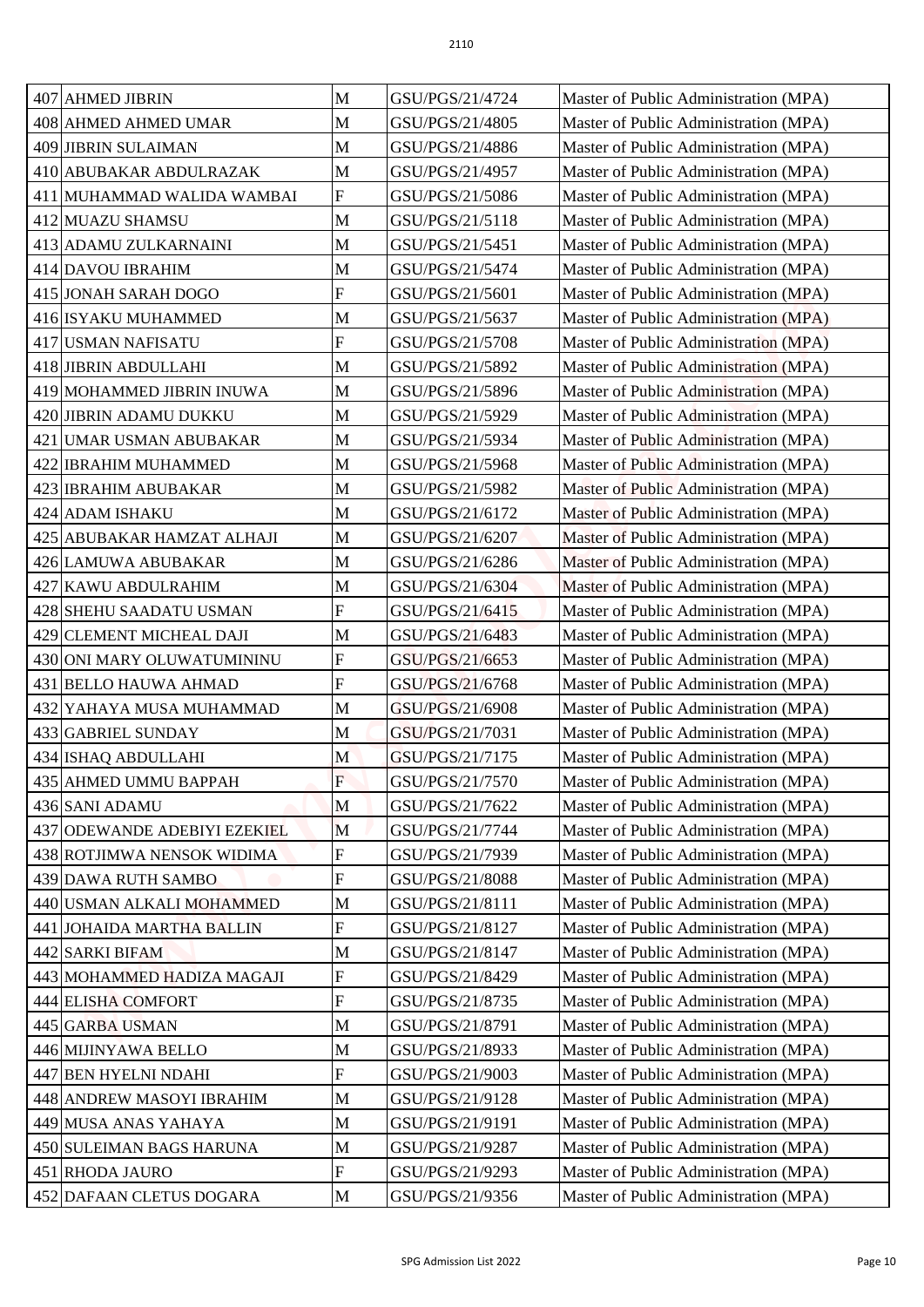| 453 NGWAKWE BENEDICT AMACHUKWUM  |                           | GSU/PGS/21/9710 | Master of Public Administration (MPA) |
|----------------------------------|---------------------------|-----------------|---------------------------------------|
| 454 JIBRIN AISHAT YARO           | F                         | GSU/PGS/21/9810 | Master of Public Administration (MPA) |
| 455 ISMAILA ABUBAKAR             | M                         | GSU/PGS/21/9825 | Master of Public Administration (MPA) |
| 456 IBRAHIM BASHIR               | M                         | GSU/PGS/21/9833 | Master of Public Administration (MPA) |
| 457 SUNDAY FRANK ELISHA          | M                         | GSU/PGS/22/0120 | Master of Public Administration (MPA) |
| 458 SALISU SADIQ                 | M                         | GSU/PGS/22/0385 | Master of Public Administration (MPA) |
| 459 DAUDA UMAR HASSAN            | M                         | GSU/PGS/22/4512 | Master of Public Administration (MPA) |
| 460 ANAMS MIKAIYA                | M                         | GSU/PGS/21/0337 | M.Sc. Public Administration           |
| 461 ABDULLAHI BUBA GIDADO        | M                         | GSU/PGS/21/0392 | M.Sc. Public Administration           |
| 462 DANJUMA ILIYASU              | M                         | GSU/PGS/21/1254 | M.Sc. Public Administration           |
| 463 AUDU HASSAN                  | M                         | GSU/PGS/21/1498 | M.Sc. Public Administration           |
| 464 IBRAHIM AHMED MUHAMMED       | M                         | GSU/PGS/21/3180 | M.Sc. Public Administration           |
| 465 OROKO RAPHAEL ORJI           | M                         | GSU/PGS/21/3186 | M.Sc. Public Administration           |
| 466 DAVID DORIS                  | F                         | GSU/PGS/21/3203 | M.Sc. Public Administration           |
| 467 ABARE CHRISTOPHER DOYA       | M                         | GSU/PGS/21/3814 | M.Sc. Public Administration           |
| 468 MALAMI ZUWAIRA MUHAMMAD      | ${\bf F}$                 | GSU/PGS/21/4335 | M.Sc. Public Administration           |
| 469 MOHAMMED IBRAHIM             | M                         | GSU/PGS/21/4768 | M.Sc. Public Administration           |
| 470 STEPHEN SILVANUS GANA        | M                         | GSU/PGS/21/5596 | M.Sc. Public Administration           |
| 471 GODWIN ISAAC ADAMU           | M                         | GSU/PGS/21/5676 | M.Sc. Public Administration           |
| 472 RILWAN HAMZA                 | M                         | GSU/PGS/21/6022 | M.Sc. Public Administration           |
| 473 USMAN HABU                   | M                         | GSU/PGS/21/6038 | M.Sc. Public Administration           |
| 474 MAIRIGA AUWAL ALIYU          | M                         | GSU/PGS/21/6120 | M.Sc. Public Administration           |
| 475 CEPHAS ENOCH                 | M                         | GSU/PGS/21/6250 | M.Sc. Public Administration           |
| 476 GURAMA ABUBAKAR              | M                         | GSU/PGS/21/6455 | M.Sc. Public Administration           |
| 477 GANA ESTHER DANJUMA          | $\mathbf{F}$              | GSU/PGS/21/6570 | M.Sc. Public Administration           |
| 478 SULAIMAN IBRAHIM             | $\mathbf M$               | GSU/PGS/21/6681 | M.Sc. Public Administration           |
| 479 GORKO MOHAMMED AHMED         | $\mathbf M$               | GSU/PGS/21/7556 | M.Sc. Public Administration           |
| 480 MELA BASIL BULAMA            | M                         | GSU/PGS/21/9014 | M.Sc. Public Administration           |
| 481 ORIEJI CHINASA ROSELINE      | F                         | GSU/PGS/21/9640 | M.Sc. Public Administration           |
| 482 ILIYA ELISHA                 | M                         | GSU/PGS/21/9730 | M.Sc. Public Administration           |
| 483 SULEIMAN AHMED JIBRIL        | M                         | GSU/PGS/21/1453 | Ph.D. Public Administration           |
| 484 GIDADO ABUBAKAR              | M                         | GSU/PGS/21/1821 | Ph.D. Public Administration           |
| 485 OBAMIRO OLAREWAJU            | M                         | GSU/PGS/21/6695 | Ph.D. Public Administration           |
| 486 ARIRIGUZO ZEPHYRINUS IFEANYI | M                         | GSU/PGS/21/7103 | Ph.D. Public Administration           |
| 487 MUAWIYA SHUAIBU              | M                         | GSU/PGS/22/6813 | Ph.D. Public Administration           |
| 488 AGEMA MARTINS MZUGHULGA      | M                         | GSU/PGS/21/0386 | M.A. Christian Religious Studies      |
| <b>489 IBRAHIM ISAAC</b>         | $\mathbf M$               | GSU/PGS/21/0577 | M.A. Christian Religious Studies      |
| 490 NDUM NANLOH TAHDUL           | $\mathbf M$               | GSU/PGS/21/1584 | M.A. Christian Religious Studies      |
| 491 Tuduks Lois Oholiabs         | $\overline{F}$            | GSU/PGS/21/2160 | M.A. Christian Religious Studies      |
| 492 DAUDU BULUS BATAH            | M                         | GSU/PGS/21/2456 | M.A. Christian Religious Studies      |
| 493 UMMA DAUDA DANUMMA           | ${\bf F}$                 | GSU/PGS/21/3437 | M.A. Christian Religious Studies      |
| 494 MORDECAI DINATU ALIYU        | ${\bf F}$                 | GSU/PGS/22/1368 | M.A. Christian Religious Studies      |
| 495 ABNER RUTH                   | F                         | GSU/PGS/22/9574 | M.A. Christian Religious Studies      |
| 496 MUHAMMAD SURAIYA             | $\overline{F}$            | GSU/PGS/21/0203 | M.A. Islamic Religious Studies        |
| 497 YUNUSA SALAMATU DAUDA        | $\boldsymbol{\mathrm{F}}$ | GSU/PGS/21/1005 | M.A. Islamic Religious Studies        |
| 498 YAKUBU ABDULLAHI             | M                         | GSU/PGS/21/1199 | M.A. Islamic Religious Studies        |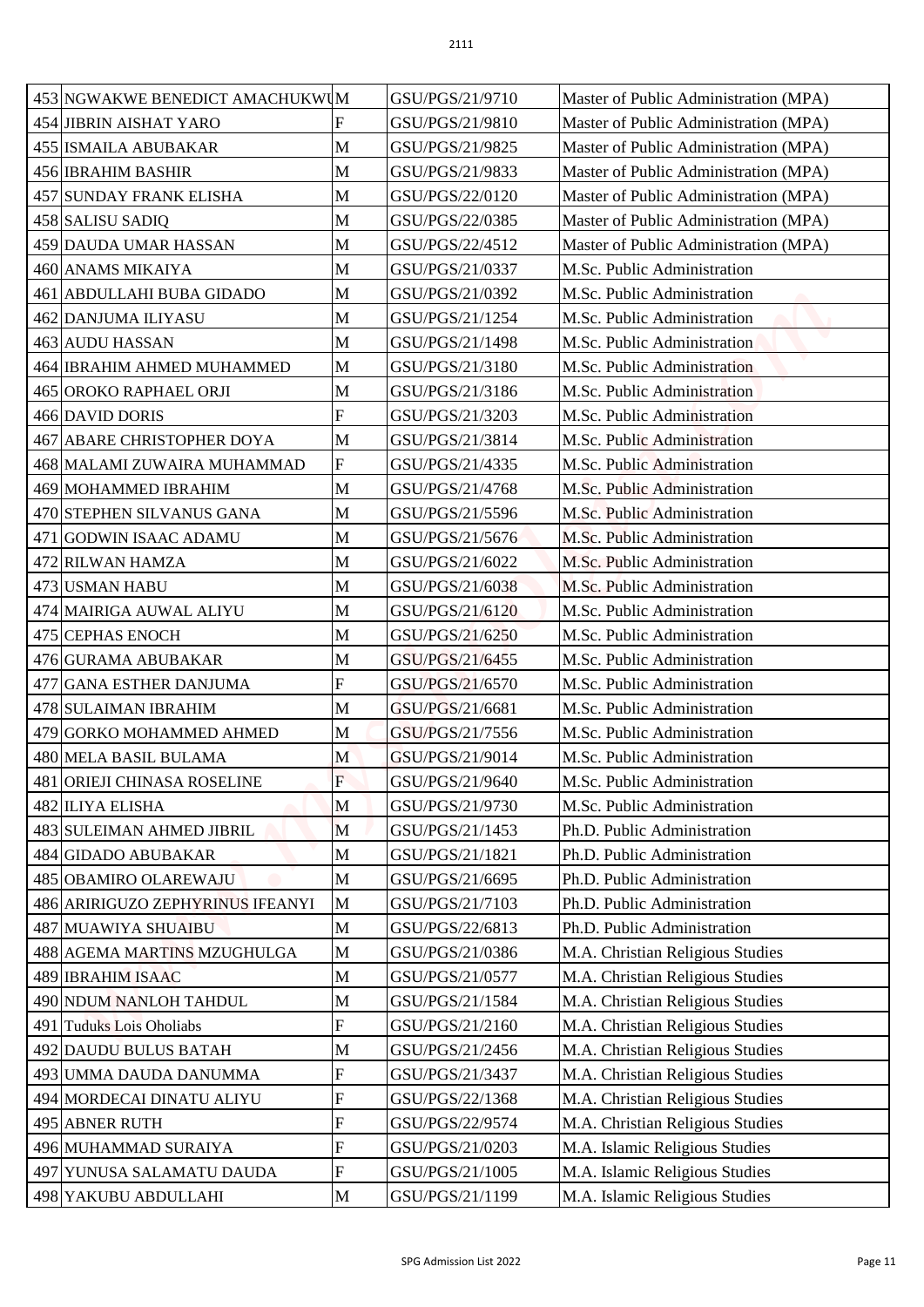| 499 IDRIS SHUAIBU                                       | M                | GSU/PGS/21/1352                    | M.A. Islamic Religious Studies                                                       |
|---------------------------------------------------------|------------------|------------------------------------|--------------------------------------------------------------------------------------|
| 500 ABDULLAHI ABUBAKAR ALIYU                            | M                | GSU/PGS/21/2691                    | M.A. Islamic Religious Studies                                                       |
| 501 AHMAD SADIQ ABUBAKAR                                | $\mathbf M$      | GSU/PGS/21/3178                    | M.A. Islamic Religious Studies                                                       |
| 502 LIMAN USMAN BABA                                    | M                | GSU/PGS/21/4454                    | M.A. Islamic Religious Studies                                                       |
| 503 ZAKARIYAU HUSSAINI                                  | $\mathbf M$      | GSU/PGS/21/4913                    | M.A. Islamic Religious Studies                                                       |
| 504 GOJE MUHAMMAD BABAYO                                | M                | GSU/PGS/21/5497                    | M.A. Islamic Religious Studies                                                       |
| 505 ADAMU SULAIMAN                                      | M                | GSU/PGS/21/5724                    | M.A. Islamic Religious Studies                                                       |
| 506 IDRIS HAUWA                                         | F                | GSU/PGS/21/5764                    | M.A. Islamic Religious Studies                                                       |
| 507 SIRAJO FAIZA MUHAMMAD                               | F                | GSU/PGS/21/6017                    | M.A. Islamic Religious Studies                                                       |
| 508 HUSSAINI FAUZIYA MUHAMMAD                           | $\overline{F}$   | GSU/PGS/21/8592                    | M.A. Islamic Religious Studies                                                       |
| 509 AKWAKI NUMGBA AKWAKI                                | M                | GSU/PGS/21/3575                    | Ph.D. Christian Religious Studies                                                    |
| 510 YARO MOSES SHOK                                     | M                | GSU/PGS/21/6526                    | Ph.D. Christian Religious Studies                                                    |
| 511 YUSUF BN-AISHAH SARKI                               | $\mathbf M$      | GSU/PGS/21/0044                    | Ph.D. Islamic Religious Studies                                                      |
| 512 DAWUD MUHAMMAD                                      | M                | GSU/PGS/21/2409                    | Ph.D. Islamic Religious Studies                                                      |
| 513 ABDULLAHI KABIRU                                    | M                | GSU/PGS/21/6134                    | Ph.D. Islamic Religious Studies                                                      |
| 514 ATTAHIRU AISHATU BAPPAH                             | $\overline{F}$   | GSU/PGS/21/6199                    | Ph.D. Islamic Religious Studies                                                      |
| 515 ISAAC GRACE ANOKIE                                  | F                | GSU/PGS/21/2244                    | M.Sc. Sociology                                                                      |
| 516 UMAR SALMA JALO                                     | F                | GSU/PGS/21/4217                    | M.Sc. Sociology                                                                      |
| 517 HAMZAH UMAR YAKUBU                                  | M                | GSU/PGS/21/5358                    |                                                                                      |
| 518 AMIN AMOS MAORI                                     | M                | GSU/PGS/21/5426                    | M.Sc. Sociology                                                                      |
| 519 YUSUF TABITHA                                       | $\mathbf F$      | GSU/PGS/21/6435                    | M.Sc. Sociology<br>M.Sc. Sociology                                                   |
| 520 JUNGUDO ZAINAB                                      | F                | GSU/PGS/21/6898                    | M.Sc. Sociology                                                                      |
| 521 ISAH NASIRU BELLO                                   | M                | GSU/PGS/21/7208                    | M.Sc. Sociology                                                                      |
| 522 ABUBAKAR NAFI'U MODIBBO                             | M                | GSU/PGS/21/7364                    | M.Sc. Sociology                                                                      |
| 523 ABDULKADIR AGBOOLA ABDULGANM                        |                  | GSU/PGS/21/8391                    | M.Sc. Sociology                                                                      |
| 524 LABARAN HABIBAT BASHIR                              | $\overline{F}$   | GSU/PGS/21/3582                    | Ph.D. Sociology                                                                      |
| 525 MUSA ZARA                                           | F                | GSU/PGS/21/7787                    | Ph.D. Sociology                                                                      |
| 526 LAKWAS JOSEPH ALHASSAN                              | M                | GSU/PGS/21/0035                    | Postgraduate Diploma in Education (PGDE)                                             |
| 527 SABO AISHA BULAI                                    | F                | GSU/PGS/21/0063                    | Postgraduate Diploma in Education (PGDE)                                             |
| 528 SHEM MUSA                                           | M                | GSU/PGS/21/0333                    | Postgraduate Diploma in Education (PGDE)                                             |
|                                                         |                  |                                    |                                                                                      |
| 529 MOHAMMED USMAN AHMED<br>530 YAKUBU HUSSAINA WAKILI  | M<br>F           | GSU/PGS/21/0636<br>GSU/PGS/21/0652 | Postgraduate Diploma in Education (PGDE)<br>Postgraduate Diploma in Education (PGDE) |
| 531<br>ABDULHAMID JAMILA                                | ${\bf F}$        | GSU/PGS/21/0711                    | Postgraduate Diploma in Education (PGDE)                                             |
| 532 BARTHOLOMEW JANE                                    | F                | GSU/PGS/21/0768                    | Postgraduate Diploma in Education (PGDE)                                             |
| 533 ADEBAYO WAKEEL OLALEKAN                             | M                | GSU/PGS/21/0842                    | Postgraduate Diploma in Education (PGDE)                                             |
|                                                         | $\overline{F}$   | GSU/PGS/21/1268                    | Postgraduate Diploma in Education (PGDE)                                             |
| 534 NASIR ATIKA BELLO<br>535 SHUGABA LA'ANKE LUCY       | $\boldsymbol{F}$ | GSU/PGS/21/1721                    | Postgraduate Diploma in Education (PGDE)                                             |
| 536 LONGS HILARY NAANKOT                                | M                | GSU/PGS/21/1808                    | Postgraduate Diploma in Education (PGDE)                                             |
| 537 YILA MILLIE BALA                                    | $\mathbf F$      | GSU/PGS/21/2250                    | Postgraduate Diploma in Education (PGDE)                                             |
| 538 SANI YAHAYA                                         | M                | GSU/PGS/21/2256                    | Postgraduate Diploma in Education (PGDE)                                             |
|                                                         | ${\bf F}$        |                                    |                                                                                      |
| 539 BENJAMIN JOY EKPEOGU<br>540 ABUBAKAR ABDULLAHI DIFA | $\mathbf M$      | GSU/PGS/21/2355<br>GSU/PGS/21/2528 | Postgraduate Diploma in Education (PGDE)<br>Postgraduate Diploma in Education (PGDE) |
| 541                                                     | F                |                                    |                                                                                      |
| <b>ANDREW CHARIS</b>                                    | $\overline{F}$   | GSU/PGS/21/2592                    | Postgraduate Diploma in Education (PGDE)                                             |
| 542 TELA MURNA                                          |                  | GSU/PGS/21/2995                    | Postgraduate Diploma in Education (PGDE)                                             |
| 543 DANBORNO AGOMBI DELIYA<br>544 MUSA KAWUWA ABUBAKAR  | F<br>$\mathbf M$ | GSU/PGS/21/3515<br>GSU/PGS/21/3561 | Postgraduate Diploma in Education (PGDE)<br>Postgraduate Diploma in Education (PGDE) |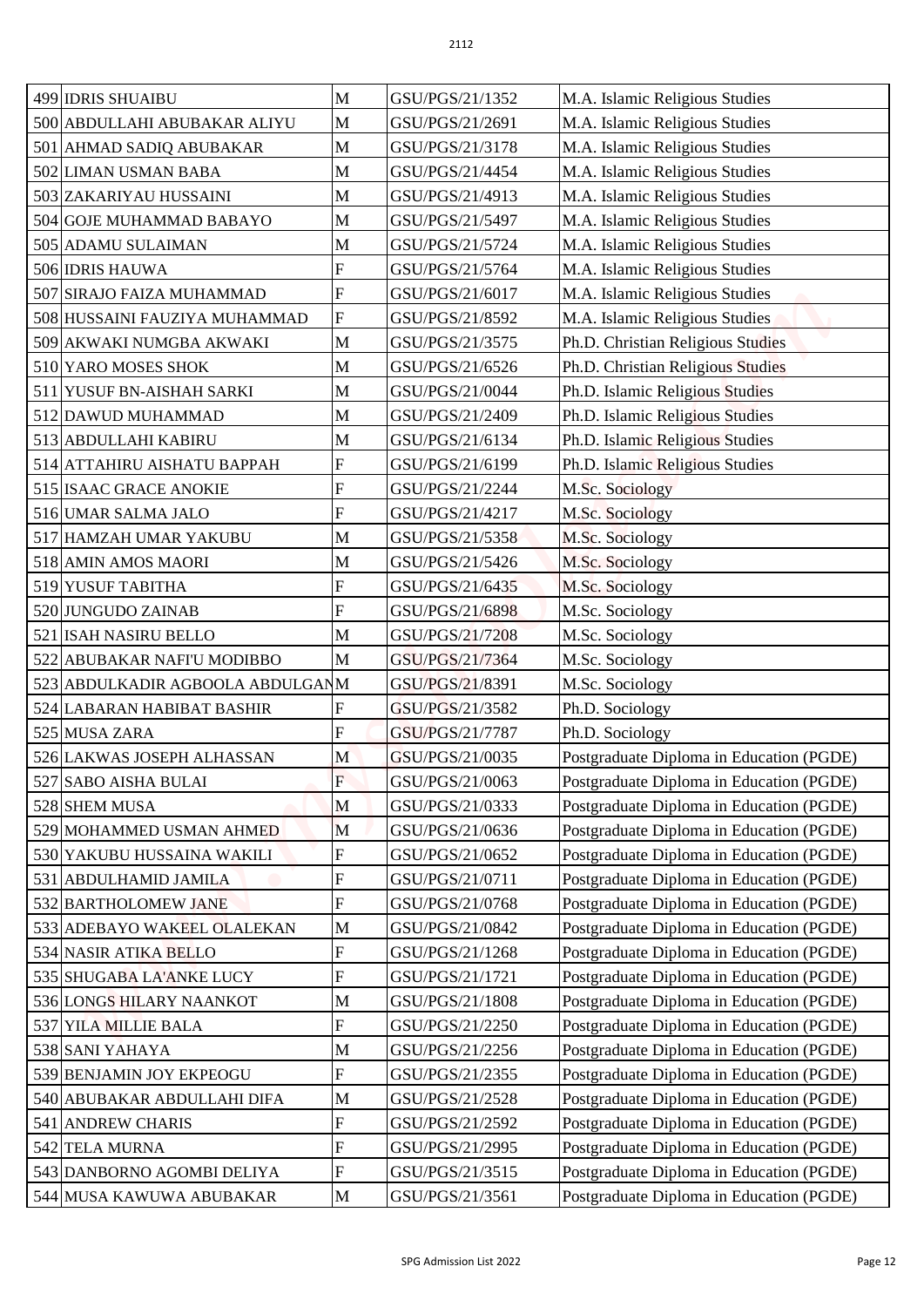| 545 MAIRIGA YUSUF             | M                         | GSU/PGS/21/3929 | Postgraduate Diploma in Education (PGDE) |
|-------------------------------|---------------------------|-----------------|------------------------------------------|
| 546 YAKUBU HAFSAT             | $\overline{F}$            | GSU/PGS/21/3955 | Postgraduate Diploma in Education (PGDE) |
| 547 AHMADU UMAR GWAMNA        | M                         | GSU/PGS/21/4239 | Postgraduate Diploma in Education (PGDE) |
| 548 ALHAMIS VICTORIA          | ${\bf F}$                 | GSU/PGS/21/4606 | Postgraduate Diploma in Education (PGDE) |
| 549 ABIEM IVEREN              | $\overline{F}$            | GSU/PGS/21/5191 | Postgraduate Diploma in Education (PGDE) |
| 550 BANBELA AMOS AHMADU       | M                         | GSU/PGS/21/5209 | Postgraduate Diploma in Education (PGDE) |
|                               | $\overline{F}$            | GSU/PGS/21/5272 |                                          |
| 551 GABSON ONAARA KEHINDE     | $\boldsymbol{F}$          |                 | Postgraduate Diploma in Education (PGDE) |
| 552 IBRAHIM FELICIA           |                           | GSU/PGS/21/5395 | Postgraduate Diploma in Education (PGDE) |
| 553 PATRICK RITA IFEYINWA     | F<br>F                    | GSU/PGS/21/5706 | Postgraduate Diploma in Education (PGDE) |
| 554 DUTSE VIOLET NGUSEER      |                           | GSU/PGS/21/5761 | Postgraduate Diploma in Education (PGDE) |
| 555 OTEGWU TEMILOLA CELESTINA | $\mathbf F$               | GSU/PGS/21/6738 | Postgraduate Diploma in Education (PGDE) |
| 556 AFSA KAWI DEBORAH         | ${\bf F}$                 | GSU/PGS/21/6943 | Postgraduate Diploma in Education (PGDE) |
| 557 ISAH SULEIMAN SULEIMAN    | M                         | GSU/PGS/21/7153 | Postgraduate Diploma in Education (PGDE) |
| 558 OKOTIE MAGNUS             | M                         | GSU/PGS/21/7291 | Postgraduate Diploma in Education (PGDE) |
| 559 ADAMU HARUNA              | M                         | GSU/PGS/21/7314 | Postgraduate Diploma in Education (PGDE) |
| 560 IBRAHIM FATIMA JALO       | $\boldsymbol{\mathrm{F}}$ | GSU/PGS/21/7376 | Postgraduate Diploma in Education (PGDE) |
| 561 HUSSAINI ANAS KOLMANI     | M                         | GSU/PGS/21/7469 | Postgraduate Diploma in Education (PGDE) |
| 562 TUKUR FATIMA MUHAMMAD     | $\mathbf F$               | GSU/PGS/21/7615 | Postgraduate Diploma in Education (PGDE) |
| 563 ALAO SULAIMAN SANI        | M                         | GSU/PGS/21/8113 | Postgraduate Diploma in Education (PGDE) |
| 564 YAHAYA ABUBAKAR DAKI      | M                         | GSU/PGS/21/9350 | Postgraduate Diploma in Education (PGDE) |
| 565 MODIBBO ABDULHAMID        | M                         | GSU/PGS/21/9374 | Postgraduate Diploma in Education (PGDE) |
| 566 MUHAMMAD SANUSI AHMAD     | $\mathbf M$               | GSU/PGS/21/0928 | M.Ed. Educational Psychology             |
| 567 JIDDA LADI                | $\overline{F}$            | GSU/PGS/21/1945 | M.Ed. Educational Psychology             |
| 568 UMAR HUSSAINA MARAFA      | F                         | GSU/PGS/21/2895 | M.Ed. Educational Psychology             |
| 569 IDOKO JERRY ECHE          | M                         | GSU/PGS/21/2930 | M.Ed. Educational Psychology             |
| 570 SULEIMAN ABUBAKAR ALHAJI  | $\mathbf M$               | GSU/PGS/21/3886 | M.Ed. Educational Psychology             |
| 571 HARUNA IDRIS              | M                         | GSU/PGS/21/4600 | M.Ed. Educational Psychology             |
| 572 USMAN HARUNA              | M                         | GSU/PGS/21/6828 | M.Ed. Educational Psychology             |
| 573 OWOLO GABRIEL UYOMA       | M                         | GSU/PGS/21/6875 | M.Ed. Educational Psychology             |
| 574 SULAIMAN FARIDA IBRAHIM   | F                         | GSU/PGS/21/7066 | M.Ed. Educational Psychology             |
| 575 TIJJANI FATIMA YAHAYA     | $\overline{F}$            | GSU/PGS/21/7124 | M.Ed. Educational Psychology             |
| 576 ISHAQ ABIDA YAQUB         | F                         | GSU/PGS/21/7273 | M.Ed. Educational Psychology             |
| 577 MUHAMMAD SALIM AHMAD      | M                         | GSU/PGS/21/7297 | M.Ed. Educational Psychology             |
| 578 SHUAIBU ASMAU             | F                         | GSU/PGS/21/7439 | M.Ed. Educational Psychology             |
| 579 YUSUF GRACE NANPAN        | $\boldsymbol{\mathrm{F}}$ | GSU/PGS/21/7770 | M.Ed. Educational Psychology             |
| 580 SAIDU AKILA               | M                         | GSU/PGS/21/8290 | M.Ed. Educational Psychology             |
| 581 USMAN NDOTTI HASIYA       | $\boldsymbol{\mathrm{F}}$ | GSU/PGS/21/8869 | M.Ed. Educational Psychology             |
| 582 SALEH HALIMA SADIYA       | F                         | GSU/PGS/21/9409 | M.Ed. Educational Psychology             |
| 583 SANI AHMED                | M                         | GSU/PGS/21/9917 | M.Ed. Educational Psychology             |
| 584 JOHN LADKWIWA             | M                         | GSU/PGS/21/0771 | M.Ed. Guidance and Counselling           |
| 585 MUHAMMAD MARYAM YAHAYA    | ${\bf F}$                 | GSU/PGS/21/1537 | M.Ed. Guidance and Counselling           |
| 586 ALI BINTA MUHAMMAD        | ${\bf F}$                 | GSU/PGS/21/1879 | M.Ed. Guidance and Counselling           |
| 587 MUKHTAR UMAR              | M                         | GSU/PGS/21/2725 | M.Ed. Guidance and Counselling           |
| 588 DANLADI MARYAM            | $\overline{F}$            | GSU/PGS/21/3182 | M.Ed. Guidance and Counselling           |
| 589 ALABI PETER               | M                         | GSU/PGS/21/3872 | M.Ed. Guidance and Counselling           |
| 590 SALE AISHATU              | $\mathbf{F}$              | GSU/PGS/21/3882 | M.Ed. Guidance and Counselling           |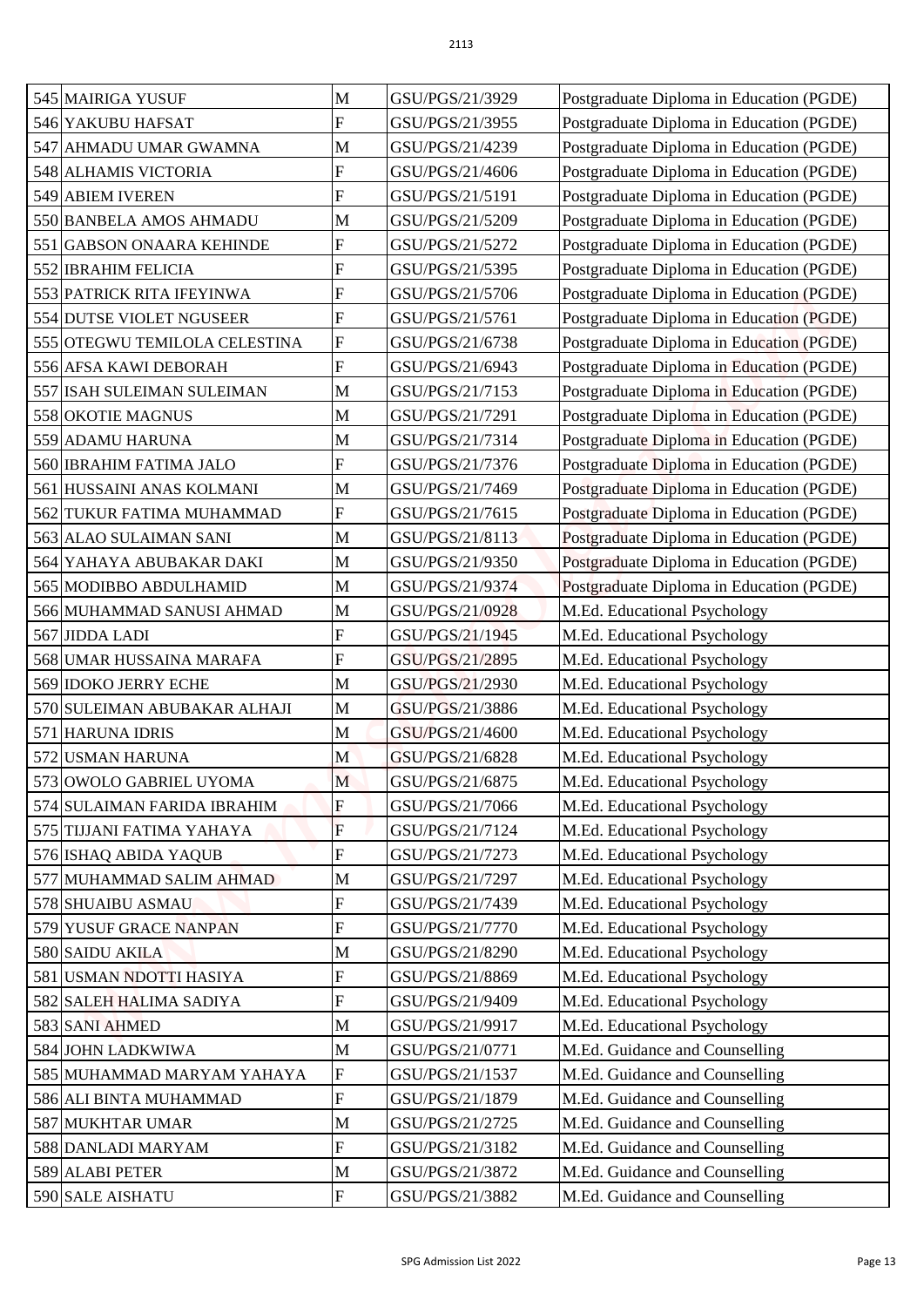| 591 SALIHU MARYAM SABIYA             | F                         | GSU/PGS/21/4928 | M.Ed. Guidance and Counselling           |
|--------------------------------------|---------------------------|-----------------|------------------------------------------|
| 592 ABDULLAHI YERIMA                 | M                         | GSU/PGS/21/5898 | M.Ed. Guidance and Counselling           |
| 593 JACOB ABRAHAM MONA               | $\mathbf M$               | GSU/PGS/21/6568 | M.Ed. Guidance and Counselling           |
| 594 HUSSAINI MUHAMMAD BELLO          | M                         | GSU/PGS/21/7201 | M.Ed. Guidance and Counselling           |
| 595 HAFIZU ADAMU BELLO               | M                         | GSU/PGS/21/8068 | M.Ed. Guidance and Counselling           |
| 596 ULONNAM BLESSING HAPPINESS       | $\boldsymbol{\mathrm{F}}$ | GSU/PGS/21/8691 | M.Ed. Guidance and Counselling           |
| 597 DANIEL AUGUSTA                   | $\overline{F}$            | GSU/PGS/21/9398 |                                          |
|                                      |                           |                 | M.Ed. Guidance and Counselling           |
| 598 ABDULLAHI IMRANA MAIGARI         | M                         | GSU/PGS/22/1889 | M.Ed. Guidance and Counselling           |
| 599 ALI SALAMATU                     | F                         | GSU/PGS/21/0065 | Ph.D. Education Psychology               |
| 600 AMINU HARUNA                     | M                         | GSU/PGS/21/0205 | Ph.D. Education Psychology               |
| 601 MUSTAPHA MUNIR                   | M                         | GSU/PGS/21/0393 | Ph.D. Education Psychology               |
| 602 MUHAMMAD SHEHU GARBA             | M                         | GSU/PGS/21/1381 | Ph.D. Education Psychology               |
| 603 SALEH SHUAIBU UMAR               | $\mathbf M$               | GSU/PGS/21/1727 | Ph.D. Education Psychology               |
| 604 NADIKKO BASHIR JIBRIL            | M                         | GSU/PGS/21/3923 | Ph.D. Education Psychology               |
| 605 KUDI MOHAMMED DUKKU              | M                         | GSU/PGS/21/9009 | Ph.D. Education Psychology               |
| 606 SAIDU DAHIRU                     | M                         | GSU/PGS/21/1422 | Ph.D. Guidance and Counselling           |
| 607 GAYUS LUKA                       | $\mathbf M$               | GSU/PGS/21/3305 | Ph.D. Guidance and Counselling           |
| 608 MOHAMMED IBRAHIM                 | M                         | GSU/PGS/21/0554 | M.Ed. Science Education                  |
| 609 MOHAMMED ABDULBASID              | M                         | GSU/PGS/21/1392 | M.Ed. Science Education                  |
| 610 IBRAHIM ISHIYAKU BABAYO          | M                         | GSU/PGS/21/1900 | M.Ed. Science Education                  |
| 611 AHMED ADAMU                      | M                         | GSU/PGS/21/6016 | M.Ed. Science Education                  |
| 612 RABI'U YAKUBU KABIRU             | $\mathbf M$               | GSU/PGS/21/8174 | M.Ed. Science Education                  |
| 613 MUKTAR ZAINU                     | M                         | GSU/PGS/21/8431 | M.Ed. Science Education                  |
| 614 DANJUMA HOPE                     | M                         | GSU/PGS/21/9462 | M.Ed. Science Education                  |
| 615 OBIDAH BILYAMINU DANLADI         | M                         | GSU/PGS/22/2549 | M.Ed. Science Education                  |
| 616 ABDULLAHI NUHU SANI              | M                         | GSU/PGS/21/0018 | Ph.D. Science Education                  |
| 617 HAMZA ABDULAZEEZ SALAMATU        | F                         | GSU/PGS/21/7584 | Ph.D. Science Education                  |
| 618 HASSAN HABIBA MOHAMMED           | $\overline{F}$            | GSU/PGS/21/9548 | Ph.D. Science Education                  |
| 619 ABUBAKAR UMAR NASIBAH            | $\overline{F}$            | GSU/PGS/21/1334 | Postgraduate Diploma in Biochem. (PGDBC) |
| 620 LOUIS NNEKA VIRGINIA             | F                         | GSU/PGS/21/2002 | Postgraduate Diploma in Biochem. (PGDBC) |
| 621 ABUBAKAR ABDULLATEEF             | M                         | GSU/PGS/21/3119 | Postgraduate Diploma in Biochem. (PGDBC) |
| 622 CHRISTOPHER GRACE OGENETEGA      | $\mathbf{F}$              | GSU/PGS/21/4873 | Postgraduate Diploma in Biochem. (PGDBC) |
| 623 YOUCHOUKET LADIFATOU             | ${\bf F}$                 | GSU/PGS/21/6394 | Postgraduate Diploma in Biochem. (PGDBC) |
| 624 HAMMA AMINA SHEHU                | F                         | GSU/PGS/21/6813 | Postgraduate Diploma in Biochem. (PGDBC) |
| 625 SHEHU ZAINAB ADAMU               | $\mathbf F$               | GSU/PGS/21/6962 | Postgraduate Diploma in Biochem. (PGDBC) |
| 626 BABASIDI AISHA SULAIMAN          | $\overline{F}$            | GSU/PGS/21/7381 | Postgraduate Diploma in Biochem. (PGDBC) |
| <b>AHMED IBRAHIM ABUBAKAR</b><br>627 | M                         | GSU/PGS/21/7781 | Postgraduate Diploma in Biochem. (PGDBC) |
| 628 ABUBAKAR AHMED RUFAI             | M                         | GSU/PGS/21/8069 | Postgraduate Diploma in Biochem. (PGDBC) |
| 629 ADAMU ZARAH USMAN                | ${\bf F}$                 | GSU/PGS/21/8801 | Postgraduate Diploma in Biochem. (PGDBC) |
| 630 ISHAKA AUWALU BAKO               | M                         | GSU/PGS/21/9460 | Postgraduate Diploma in Biochem. (PGDBC) |
| 631 LAZARUS HAUWA MBAYA              | ${\bf F}$                 | GSU/PGS/21/9792 | Postgraduate Diploma in Biochem. (PGDBC) |
| 632 YERIMA HANNATU                   | ${\bf F}$                 | GSU/PGS/22/5099 | Postgraduate Diploma in Biochem. (PGDBC) |
| 633 ABUBAKAR HAMID IDRIS             | M                         | GSU/PGS/21/1581 | M.Sc. Biochemistry                       |
| 634 ABUBAKAR BILKISU MAYO            | ${\bf F}$                 | GSU/PGS/21/2154 | M.Sc. Biochemistry                       |
| 635 SUNDAY OLUWANISHOLA JANET        | $\boldsymbol{\mathrm{F}}$ | GSU/PGS/21/2496 | M.Sc. Biochemistry                       |
| 636 SAAD SANI                        | $\mathbf M$               | GSU/PGS/21/2544 | M.Sc. Biochemistry                       |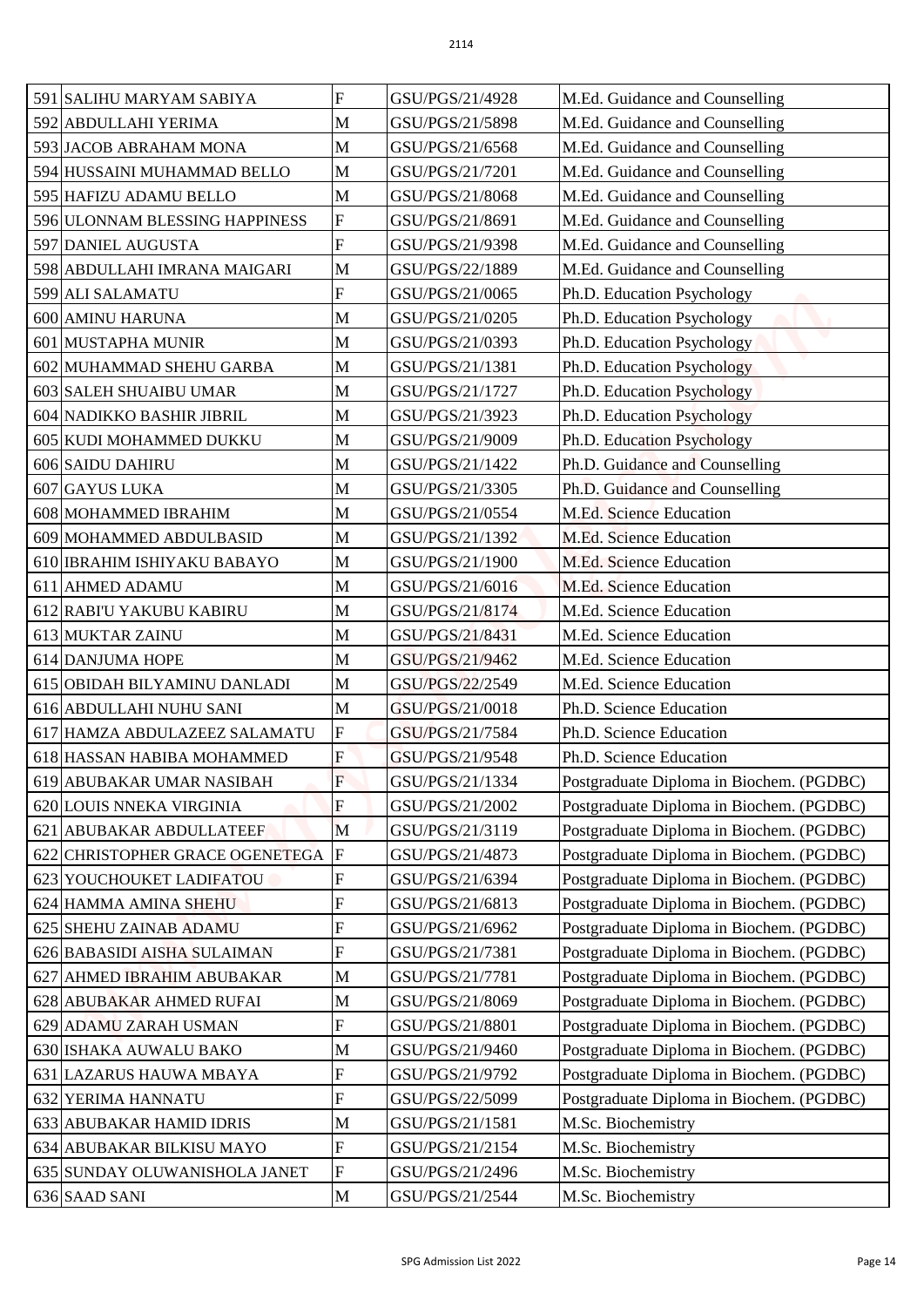| 637 BALA MUHAMMAD BELLO          | M                         | GSU/PGS/21/3073 | M.Sc. Biochemistry          |
|----------------------------------|---------------------------|-----------------|-----------------------------|
| 638 KARIO MOSES KELAS            | M                         | GSU/PGS/21/3082 | M.Sc. Biochemistry          |
| 639 IBRAHIM UMAR BAFFA           | M                         | GSU/PGS/21/3798 | M.Sc. Biochemistry          |
| 640 HASSAN UMAR                  | M                         | GSU/PGS/21/4183 | M.Sc. Biochemistry          |
| 641 ADAMU AMINCI JOJI            | $\mathbf M$               | GSU/PGS/21/4409 | M.Sc. Biochemistry          |
| 642 LADAN ABDULLAHI              | M                         | GSU/PGS/21/4632 | M.Sc. Biochemistry          |
| 643 AUSTIN-AMADI WENDY CHINENYE  | $\overline{F}$            | GSU/PGS/21/4700 | M.Sc. Biochemistry          |
| 644 USMAN ABDULAZEEZ             | $\mathbf M$               | GSU/PGS/21/6714 | M.Sc. Biochemistry          |
| 645 EDWIN SAMAILA LAYALA         | M                         | GSU/PGS/21/7090 | M.Sc. Biochemistry          |
| 646 ADAMU HAUWA CHINDO           | $\overline{F}$            | GSU/PGS/21/7406 | M.Sc. Biochemistry          |
| 647 MUHAMMAD ABDURRASHEED HARUM  |                           | GSU/PGS/21/7810 | M.Sc. Biochemistry          |
| 648 OKECHUKWU EZEH CHINEDU       | M                         | GSU/PGS/21/8424 | M.Sc. Biochemistry          |
| 649 YUNUSA NASIRU SAMBO          | M                         | GSU/PGS/21/8971 | M.Sc. Biochemistry          |
| 650 ADAMU MUSTAPHA MAIKIFI       | M                         | GSU/PGS/21/9130 | M.Sc. Biochemistry          |
| 651 TUKUR SULEIMAN AMINU         | M                         | GSU/PGS/21/9535 | M.Sc. Biochemistry          |
| 652 ABDULLAHI FAIZA MARAFA       | $\overline{F}$            | GSU/PGS/21/9588 | M.Sc. Biochemistry          |
| 653 JONAH JOYOUS WILSON KITIME   | ${\bf F}$                 | GSU/PGS/21/9629 | M.Sc. Biochemistry          |
| 654 AHMAD AISHA HASSAN           | $\mathbf F$               | GSU/PGS/21/9960 | M.Sc. Biochemistry          |
| 655 GUZOL JOSEPH JOY             | $\overline{F}$            | GSU/PGS/21/3188 | Ph.D. Biochemistry          |
| 656 TYOHEMBA SAMUEL TERHIDE      | M                         | GSU/PGS/21/3608 | Ph.D. Biochemistry          |
| 657 DANJUMA YAKUBU               | M                         | GSU/PGS/21/7423 | Ph.D. Biochemistry          |
| 658 MUHAMMAD AISHATU HAMMA       | F                         | GSU/PGS/21/0156 | M.Sc. Environmental Biology |
| 659 LADAN SUHAILATU SHAGARI      | $\overline{F}$            | GSU/PGS/21/0206 | M.Sc. Environmental Biology |
| 660 AHMAD MUSA DAWAKI            | M                         | GSU/PGS/21/0282 | M.Sc. Environmental Biology |
| 661 SANI SADIYA BELLO            | F                         | GSU/PGS/21/0629 | M.Sc. Environmental Biology |
| 662 YAKUBU LYDIA KWASHAKS        | $\mathbf{F}$              | GSU/PGS/21/1441 | M.Sc. Environmental Biology |
| 663 ANNURI SHAMSIYYAH MUHAMMAD F |                           | GSU/PGS/21/1708 | M.Sc. Environmental Biology |
| 664 ABUBAKAR AISHATU YUGUDA      | F                         | GSU/PGS/21/1837 | M.Sc. Environmental Biology |
| 665 SAIDU USMAN SULAIMAN         | M                         | GSU/PGS/21/2277 | M.Sc. Environmental Biology |
| <b>666 PATRICK DATHEH</b>        | F                         | GSU/PGS/21/3468 | M.Sc. Environmental Biology |
| <b>667 AHMAD AISHATU</b>         | F                         | GSU/PGS/21/3507 | M.Sc. Environmental Biology |
| 668 DAHIRU UMAR YUGUDA           | M                         | GSU/PGS/21/3728 | M.Sc. Environmental Biology |
| 669 MOHAMMED NURUDEEN SHAMAKI M  |                           | GSU/PGS/21/3801 | M.Sc. Environmental Biology |
| 670 FATIMA ABUBAKAR MAHDI        | $\overline{F}$            | GSU/PGS/21/4010 | M.Sc. Environmental Biology |
| 671 HADI NAFISAH AMIN            | $\boldsymbol{\mathrm{F}}$ | GSU/PGS/21/4041 | M.Sc. Environmental Biology |
| 672 ISAH AHMED                   | M                         | GSU/PGS/21/4157 | M.Sc. Environmental Biology |
| 673 UGWU PATIENCE                | $\boldsymbol{\mathrm{F}}$ | GSU/PGS/21/4675 | M.Sc. Environmental Biology |
| 674 AUDU ALI                     | M                         | GSU/PGS/21/5628 | M.Sc. Environmental Biology |
| 675 OMOTOSHO BILKISU             | $\mathbf F$               | GSU/PGS/21/6064 | M.Sc. Environmental Biology |
| 676 GANA PATRICK ALIYU           | M                         | GSU/PGS/21/6254 | M.Sc. Environmental Biology |
| 677 ZAPHANIAH YAKUBU             | M                         | GSU/PGS/21/6456 | M.Sc. Environmental Biology |
| 678 BABAYO ABDURRAHMAN           | $\mathbf M$               | GSU/PGS/21/6633 | M.Sc. Environmental Biology |
| 679 MUSA DANGOMBE NUSAIBA        | F                         | GSU/PGS/21/7347 | M.Sc. Environmental Biology |
| 680 SULAIMAN SAFIYA              | ${\bf F}$                 | GSU/PGS/21/7802 | M.Sc. Environmental Biology |
| 681 ADAMU GORKI RUKAYYA          | $\boldsymbol{F}$          | GSU/PGS/21/8498 | M.Sc. Environmental Biology |
| 682 HUSSAINI FATIMAH ZARAH       | $\mathbf{F}$              | GSU/PGS/21/9283 | M.Sc. Environmental Biology |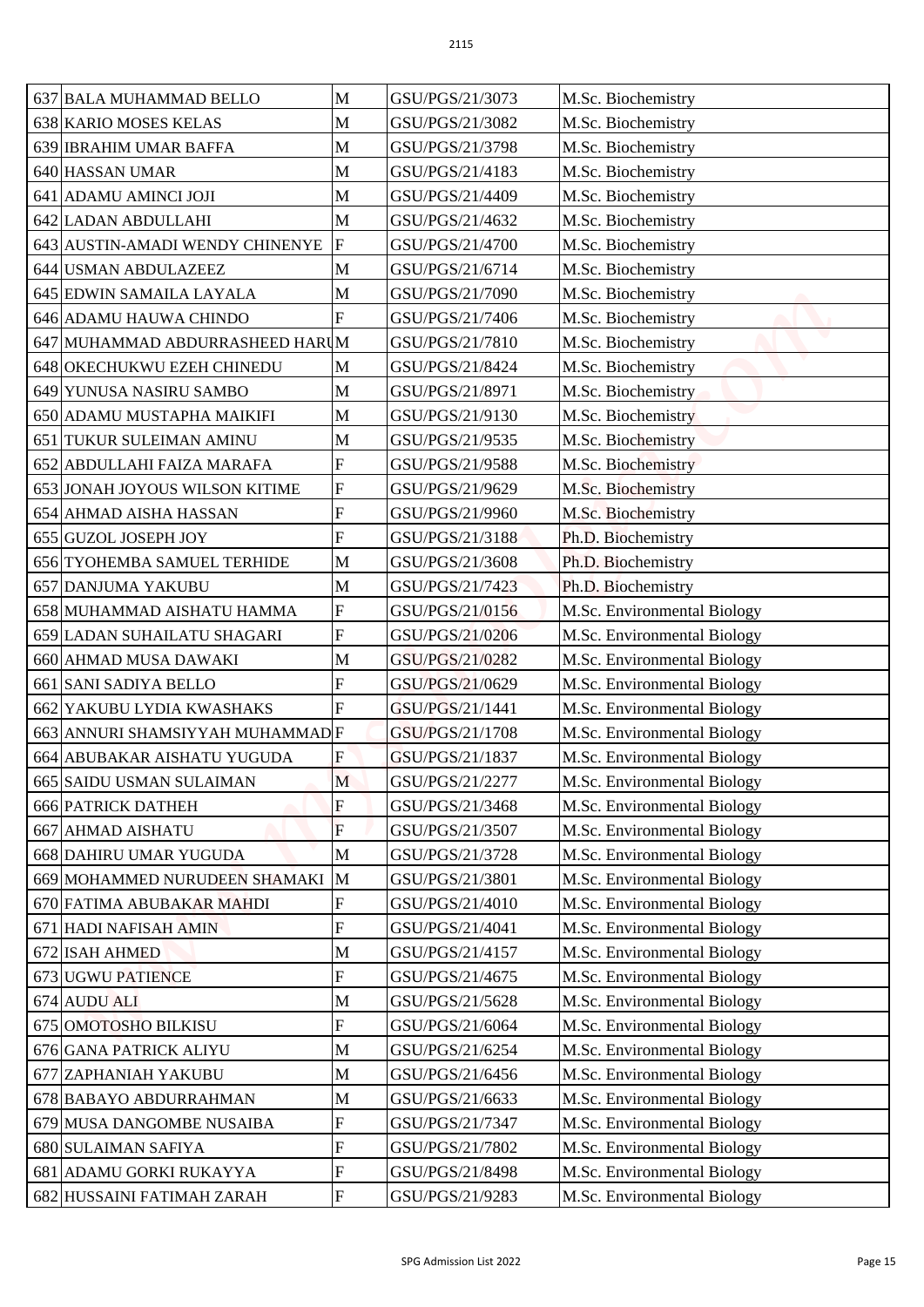|                         | 683 UMAR MUHAMMAD ALAMIN                                    | M                | GSU/PGS/21/9426                    | M.Sc. Environmental Biology                                        |
|-------------------------|-------------------------------------------------------------|------------------|------------------------------------|--------------------------------------------------------------------|
|                         | 684 BABA IBRAHIM ALHAJI                                     | M                | GSU/PGS/21/9605                    | M.Sc. Environmental Biology                                        |
|                         | 685 UMAR ALI MUSTAPHA                                       | M                | GSU/PGS/21/9647                    | M.Sc. Environmental Biology                                        |
| 686 BABAYO BELLO        |                                                             | M                | GSU/PGS/21/9661                    | M.Sc. Environmental Biology                                        |
| <b>687 JOHN SAMUEL</b>  |                                                             | $\mathbf M$      | GSU/PGS/21/9971                    | M.Sc. Environmental Biology                                        |
|                         | 688 MUHAMMED ISMA'ILA MU'AZU                                | M                | GSU/PGS/21/9994                    | M.Sc. Environmental Biology                                        |
|                         | 689 HARUNA SHEHU                                            | M                | GSU/PGS/21/1418                    | M.Sc. Hydrobiology & Fisheries                                     |
|                         | 690 USMAN USMAN MOHAMMED                                    | M                | GSU/PGS/21/2167                    | M.Sc. Hydrobiology & Fisheries                                     |
| 691                     | <b>ALHASAN QUDRAT</b>                                       | F                | GSU/PGS/21/2192                    | M.Sc. Hydrobiology & Fisheries                                     |
|                         | 692 YARO MARYAM MUHAMMAD                                    | $\overline{F}$   | GSU/PGS/21/2319                    | M.Sc. Hydrobiology & Fisheries                                     |
|                         | 693 ADAMU AISHATU ABUBAKAR                                  | $\overline{F}$   | GSU/PGS/21/2351                    | M.Sc. Hydrobiology & Fisheries                                     |
|                         | 694 AMINU ASMA'U BELLO                                      | ${\bf F}$        | GSU/PGS/21/3031                    | M.Sc. Hydrobiology & Fisheries                                     |
| <b>695 MODU BUKAR</b>   |                                                             | M                | GSU/PGS/21/3436                    | M.Sc. Hydrobiology & Fisheries                                     |
|                         | 696 SUNDAY ALHASSAN ALGETA                                  | M                | GSU/PGS/21/5769                    |                                                                    |
|                         | 697 ABUBAKAR RASHIDA GIDADO                                 | ${\bf F}$        | GSU/PGS/21/8770                    | M.Sc. Hydrobiology & Fisheries                                     |
| <b>698 BALA BILKISU</b> |                                                             | ${\bf F}$        | GSU/PGS/21/9002                    | M.Sc. Hydrobiology & Fisheries<br>Ph.D. Environmental Biology      |
|                         | 699 UMAR MOHAMMED                                           | M                | GSU/PGS/21/3691                    | Ph.D. Hydrobiology & Fisheries                                     |
|                         | 700 BABA AISHATU GEIDAM                                     | $\mathbf F$      | GSU/PGS/21/1088                    |                                                                    |
|                         | 701 JOSEPH DICKSON                                          | M                | GSU/PGS/21/1701                    | M.Sc. Botany (Plant Physiology)<br>M.Sc. Botany (Plant Physiology) |
|                         |                                                             | $\mathbf{F}$     |                                    |                                                                    |
|                         | 702 IDRIS ZANIRA MUHAMMAD<br>703 MAIDOKI JAMILA             | ${\bf F}$        | GSU/PGS/21/1848<br>GSU/PGS/21/3225 | M.Sc. Botany (Plant Physiology)<br>M.Sc. Botany (Plant Physiology) |
|                         |                                                             | F                | GSU/PGS/21/4526                    |                                                                    |
|                         | 704 ABDULLAHI AMINA BENI                                    | M                |                                    | M.Sc. Botany (Plant Physiology)                                    |
|                         | 705 FAIZU ABDULMUMINI                                       | $\overline{F}$   | GSU/PGS/21/9214<br>GSU/PGS/21/2372 | M.Sc. Botany (Plant Physiology)                                    |
|                         | 706 GALADIMA ADAMA MUHAMMAD                                 | F                | GSU/PGS/21/2634                    | M.Sc. Botany (Plant Ecology)                                       |
|                         | 707 ANDREW SALOME<br>708 YARIMA USMAN ADAMU                 | $\mathbf M$      | GSU/PGS/21/3272                    | M.Sc. Botany (Plant Ecology)<br>M.Sc. Botany (Plant Ecology)       |
|                         | 709 AHMAD NABILA                                            | F                | GSU/PGS/21/3303                    | M.Sc. Botany (Plant Ecology)                                       |
|                         | 710 TIKAU HAMZA IDRIS                                       | M                | GSU/PGS/21/6210                    | M.Sc. Botany (Plant Ecology)                                       |
|                         | 711 ABDULLAHI GARBA                                         | M                | GSU/PGS/21/6762                    | M.Sc. Botany (Plant Ecology)                                       |
|                         | 712 MUHAMMAD KABIRU USMAN                                   | M                | GSU/PGS/21/9256                    | M.Sc. Botany (Plant Ecology)                                       |
|                         |                                                             |                  |                                    |                                                                    |
|                         | 713 MUHAMMAD SAAD HASHIDU<br>714 MAMOON ASIYA               | M<br>F           | GSU/PGS/21/0929<br>GSU/PGS/21/3043 | Ph.D. Botany (Plant Ecology)<br>Ph.D. Botany (Plant Ecology)       |
|                         | 715 SANI MAI BUKAR                                          | M                | GSU/PGS/21/9993                    | Ph.D. Botany (Plant Ecology)                                       |
|                         | 716 ABDULLAHI IBRAHIM                                       | M                | GSU/PGS/21/2781                    | Postgraduate Diploma in Chemistry                                  |
|                         |                                                             | F                | GSU/PGS/21/4142                    | Postgraduate Diploma in Chemistry                                  |
|                         | 717 DANJUMA LINDA AKWARAS                                   | M                | GSU/PGS/21/4492                    | Postgraduate Diploma in Chemistry                                  |
|                         | 718 USMAN ABDULLAHI<br>719 MANSUR NURUDDEEN MOHAMMED M      |                  | GSU/PGS/21/0006                    | M.Sc. Inorganic Chemistry                                          |
|                         |                                                             | M                |                                    | M.Sc. Inorganic Chemistry                                          |
|                         | 720 ALHASSAN ANAS<br>721 SAIDU MUSA ADAMU                   | M                | GSU/PGS/21/0046<br>GSU/PGS/21/0298 | M.Sc. Inorganic Chemistry                                          |
|                         |                                                             | M                | GSU/PGS/21/0784                    |                                                                    |
|                         | 722 ABDULLAHI ABUBAKAR KANAWA<br>723 MUHAMMAD ADAMU IBRAHIM | M                | GSU/PGS/21/0792                    | M.Sc. Inorganic Chemistry<br>M.Sc. Inorganic Chemistry             |
|                         | 724 IBRAHIM ABDULRASHID SARKIN FAM                          |                  | GSU/PGS/21/1431                    | M.Sc. Inorganic Chemistry                                          |
|                         |                                                             |                  |                                    |                                                                    |
|                         | 725 AKOWE MUHAMMED                                          | M                | GSU/PGS/21/1800                    | M.Sc. Inorganic Chemistry                                          |
|                         | 726 MOHAMMED ABUBAKAR USMAN                                 | M                | GSU/PGS/21/1966                    | M.Sc. Inorganic Chemistry                                          |
| 727 ADAMU BALA          | 728 ABDULLAHI MUSA                                          | $\mathbf M$<br>M | GSU/PGS/21/3077<br>GSU/PGS/21/3151 | M.Sc. Inorganic Chemistry<br>M.Sc. Inorganic Chemistry             |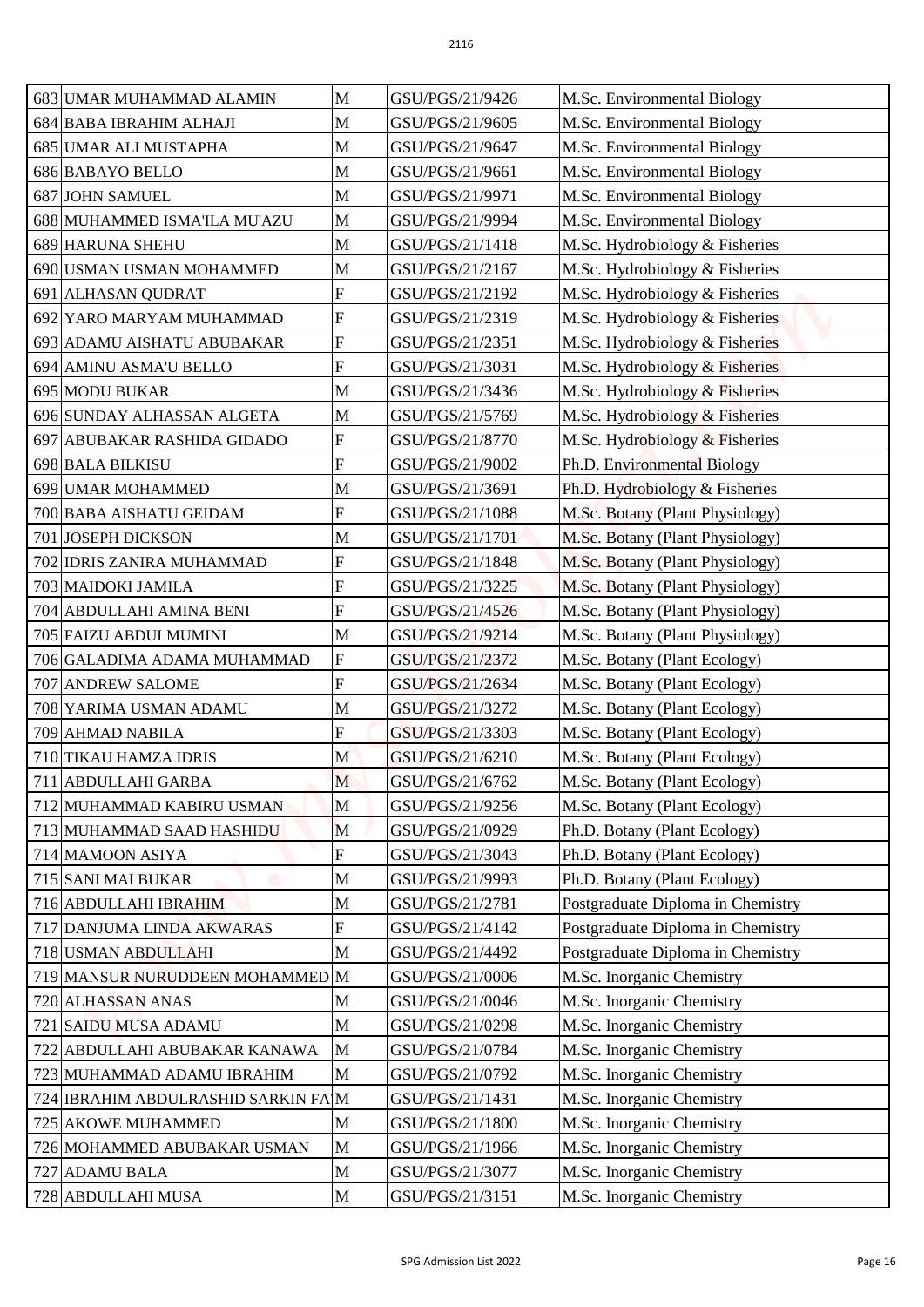| 729 TIJJANI FATIMA SADAUKI                             | F                          | GSU/PGS/21/4241                    | M.Sc. Inorganic Chemistry                                                                |
|--------------------------------------------------------|----------------------------|------------------------------------|------------------------------------------------------------------------------------------|
| 730 MUSA AUWAL                                         | M                          | GSU/PGS/21/5301                    | M.Sc. Inorganic Chemistry                                                                |
| 731 MUHAMMAD MUSBAHU USMAN                             | $\mathbf M$                | GSU/PGS/21/5306                    | M.Sc. Inorganic Chemistry                                                                |
| 732 BASHIR BASIRA                                      | ${\bf F}$                  | GSU/PGS/21/5614                    | M.Sc. Inorganic Chemistry                                                                |
| 733 BELLO AHMED MOHAMMED                               | M                          | GSU/PGS/21/7589                    | M.Sc. Inorganic Chemistry                                                                |
| 734 MBAH BIRISKILA JEPTHAN                             | F                          | GSU/PGS/21/7990                    | M.Sc. Inorganic Chemistry                                                                |
| 735 MURTALA HUSSAIN ADAM                               | M                          | GSU/PGS/21/8073                    | M.Sc. Inorganic Chemistry                                                                |
| 736 DANBOYI SAMAILA UMAR                               | M                          | GSU/PGS/21/8522                    | M.Sc. Inorganic Chemistry                                                                |
| 737 MUHAMMAD ABDULKADIR EL-SWA M                       |                            | GSU/PGS/21/8918                    | M.Sc. Inorganic Chemistry                                                                |
| 738 BAFFA RABIU                                        | M                          | GSU/PGS/21/9527                    | M.Sc. Inorganic Chemistry                                                                |
| 739 ADAMU KHALID RASHEED                               | $\mathbf M$                | GSU/PGS/21/9691                    | M.Sc. Inorganic Chemistry                                                                |
| 740 HAMZA FARUK DADUM                                  | M                          | GSU/PGS/21/0011                    | M.Sc. Organic Chemistry                                                                  |
| 741 MUHAMMAD ABUBAKAR LAMBA                            | M                          | GSU/PGS/21/0535                    | M.Sc. Organic Chemistry                                                                  |
| 742 AMOS ASHER                                         | $\mathbf M$                | GSU/PGS/21/2109                    | M.Sc. Organic Chemistry                                                                  |
| 743 ADAMU ABUBAKAR MAISULE                             | M                          | GSU/PGS/21/2111                    | M.Sc. Organic Chemistry                                                                  |
| 744 MUHAMMAD IBRAHIM UMAR                              | M                          | GSU/PGS/21/3631                    | M.Sc. Organic Chemistry                                                                  |
| 745 MUHAMMAD ABDULLAHI ABDULLAM                        |                            | GSU/PGS/21/4624                    | M.Sc. Organic Chemistry                                                                  |
| 746 ABDULLAHI AUWALU YAKASAI                           | M                          | GSU/PGS/21/6133                    | M.Sc. Organic Chemistry                                                                  |
| 747 OLUYEDE TOSIN BAMIDELE                             | M                          | GSU/PGS/21/9441                    | M.Sc. Organic Chemistry                                                                  |
| 748 PUTAYA HABILA NDULA                                | M                          | GSU/PGS/21/4361                    | Ph.D. Inorganic Chemistry                                                                |
| 749 ADAMU ZAIDU                                        | $\mathbf M$                | GSU/PGS/21/1147                    | Postgraduate Dip. in Computer Sci. (PGDCS)                                               |
| 750 HASSAN ABIGAIL                                     | F                          | GSU/PGS/21/1320                    | Postgraduate Dip. in Computer Sci. (PGDCS)                                               |
| <b>751 PADAH LAMELA</b>                                | M                          | GSU/PGS/21/1957                    | Postgraduate Dip. in Computer Sci. (PGDCS)                                               |
| 752 ABUBAKAR ABDULAZEEZ USMAN                          | M                          | GSU/PGS/21/2059                    | Postgraduate Dip. in Computer Sci. (PGDCS)                                               |
| 753 ELISHA EMMANUEL MAIYANGA                           | M                          | GSU/PGS/21/2184                    | Postgraduate Dip. in Computer Sci. (PGDCS)                                               |
| 754 ADAMU SHAMWILU                                     | M                          | GSU/PGS/21/2564                    | Postgraduate Dip. in Computer Sci. (PGDCS)                                               |
| 755 URDEGBULAM NANCY CHRISTOPHE F                      |                            | GSU/PGS/21/2751                    | Postgraduate Dip. in Computer Sci. (PGDCS)                                               |
| 756 ABUBAKAR SALIHU SALIHU                             | M                          | GSU/PGS/21/4210                    | Postgraduate Dip. in Computer Sci. (PGDCS)                                               |
| <b>757 SAIDU YAKUBU</b>                                | M                          | GSU/PGS/21/6231                    | Postgraduate Dip. in Computer Sci. (PGDCS)                                               |
| 758 MINGYI CHARITY LAZARUS                             | F                          | GSU/PGS/21/6442                    | Postgraduate Dip. in Computer Sci. (PGDCS)                                               |
| 759 GARBA WASILA                                       | F                          | GSU/PGS/21/6831                    | Postgraduate Dip. in Computer Sci. (PGDCS)                                               |
| 760 BELLO ABDULMUMUNI                                  | M                          | GSU/PGS/21/7183                    | Postgraduate Dip. in Computer Sci. (PGDCS)                                               |
| 761 MOHAMMED AHMED AZARE                               | $\mathbf M$                | GSU/PGS/21/7393                    | Postgraduate Dip. in Computer Sci. (PGDCS)                                               |
| 762 ZAKARI IBRAHIM                                     | $\mathbf M$                | GSU/PGS/21/7441                    | Postgraduate Dip. in Computer Sci. (PGDCS)                                               |
| 763 ABUBAKAR YAHAYA NDAKO                              | $\mathbf M$                | GSU/PGS/21/7467                    | Postgraduate Dip. in Computer Sci. (PGDCS)                                               |
| 764 HASSAN HARUNA MOHAMMED                             | M                          | GSU/PGS/21/7925                    | Postgraduate Dip. in Computer Sci. (PGDCS)                                               |
|                                                        | $\boldsymbol{\mathrm{F}}$  | GSU/PGS/21/8285                    | Postgraduate Dip. in Computer Sci. (PGDCS)                                               |
| 765 MOHAMMED SADIYA DALA                               |                            |                                    |                                                                                          |
| 766 MALIK HALIMA SANDA<br><b>767 SAIDU ALIYU SAIDU</b> | F<br>M                     | GSU/PGS/21/8418<br>GSU/PGS/21/8723 | Postgraduate Dip. in Computer Sci. (PGDCS)<br>Postgraduate Dip. in Computer Sci. (PGDCS) |
| 768 IBRAHIM AHMAD                                      | M                          | GSU/PGS/21/8810                    | Postgraduate Dip. in Computer Sci. (PGDCS)                                               |
|                                                        | ${\bf F}$                  | GSU/PGS/21/9184                    | Postgraduate Dip. in Computer Sci. (PGDCS)                                               |
| 769 MOHAMMED USMAN ADAMU<br>770 SHEHU NANA AISHA       | ${\bf F}$                  | GSU/PGS/21/9349                    | Postgraduate Dip. in Computer Sci. (PGDCS)                                               |
|                                                        |                            |                                    |                                                                                          |
| 771<br><b>ABDULLAHI ADAMU UMAR</b>                     | M                          | GSU/PGS/21/9593                    | Postgraduate Dip. in Computer Sci. (PGDCS)                                               |
| 772 UJAH SYLVESTER                                     | M                          | GSU/PGS/21/9947                    | Postgraduate Dip. in Computer Sci. (PGDCS)                                               |
| 773 ABUBAKAR ALI<br>774 AHMAD S.HAMZA                  | $\mathbf M$<br>$\mathbf M$ | GSU/PGS/22/7660<br>GSU/PGS/21/0455 | Postgraduate Dip. in Computer Sci. (PGDCS)<br>M.Sc. Computer Science                     |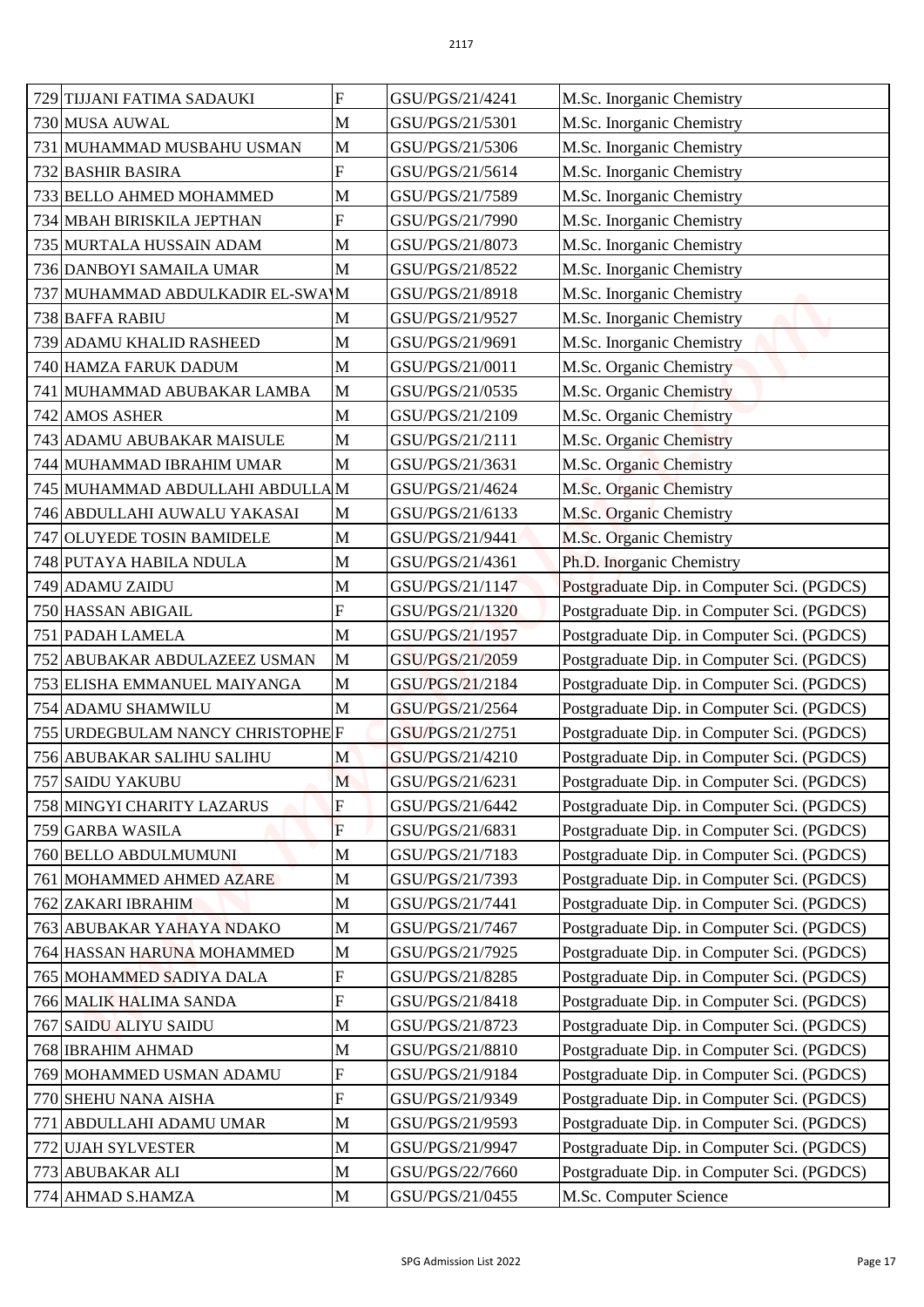| 775 SAID FAUZIYYA MUHAMMAD | F                         | GSU/PGS/21/0659                    | M.Sc. Computer Science                                                               |
|----------------------------|---------------------------|------------------------------------|--------------------------------------------------------------------------------------|
| 776 HASSAN USMAN BIRMA     | M                         | GSU/PGS/21/0782                    | M.Sc. Computer Science                                                               |
| 777 ZUBAIRU ABUBAKAR MUAZU | $\mathbf M$               | GSU/PGS/21/0894                    | M.Sc. Computer Science                                                               |
| 778 AHMAD ALBASHIR         | M                         | GSU/PGS/21/0898                    | M.Sc. Computer Science                                                               |
| 779 BALA ZAINAB ADAMU      | $\overline{F}$            | GSU/PGS/21/1203                    | M.Sc. Computer Science                                                               |
| 780 AHMAD IBRAHIM LIMAN    | M                         | GSU/PGS/21/1215                    | M.Sc. Computer Science                                                               |
| <b>781 SALIHU RABIAT</b>   | $\overline{F}$            | GSU/PGS/21/3117                    | M.Sc. Computer Science                                                               |
| 782 MUHAMMAD MARYAM KABIR  | $\overline{F}$            | GSU/PGS/21/4270                    | M.Sc. Computer Science                                                               |
| 783 ABUBAKAR HAUWA BELLO   | F                         | GSU/PGS/21/4687                    | M.Sc. Computer Science                                                               |
| 784 UMAR SADDAM SULAIMAN   | M                         | GSU/PGS/21/4973                    | M.Sc. Computer Science                                                               |
| 785 ZAKARIYYAH SAADATU     | $\overline{F}$            | GSU/PGS/21/5021                    | M.Sc. Computer Science                                                               |
| 786 UMAR HASSAN            | M                         | GSU/PGS/21/5199                    | M.Sc. Computer Science                                                               |
| 787 ABDULKADIR HAFSAT      | $\overline{F}$            | GSU/PGS/21/5310                    | M.Sc. Computer Science                                                               |
| 788 ABUBAKAR MARYAM SHARIF | $\boldsymbol{\mathrm{F}}$ | GSU/PGS/21/5572                    | M.Sc. Computer Science                                                               |
| 789 RAYMOND DANGDAT DELMUT | M                         | GSU/PGS/21/5673                    | M.Sc. Computer Science                                                               |
| 790 MUSA ABUBAKAR          | $\mathbf M$               | GSU/PGS/21/5857                    | M.Sc. Computer Science                                                               |
| 791 IBRAHIM SADIQA         | $\overline{F}$            | GSU/PGS/21/5935                    | M.Sc. Computer Science                                                               |
| 792 ABUBAKAR AHMED SAMBO   | M                         | GSU/PGS/21/6371                    | M.Sc. Computer Science                                                               |
| 793 ALIYU SANI             | M                         | GSU/PGS/21/6802                    | M.Sc. Computer Science                                                               |
| 794 SULAIMAN YUSUF ALI     | M                         | GSU/PGS/21/6803                    | M.Sc. Computer Science                                                               |
| 795 CHRISTOPHER JOHN DIYE  | $\mathbf M$               | GSU/PGS/21/8185                    | M.Sc. Computer Science                                                               |
| 796 JIBRIN KHADIJAT        | F                         | GSU/PGS/21/8368                    | M.Sc. Computer Science                                                               |
|                            | M                         | GSU/PGS/21/8410                    |                                                                                      |
| 797 ADAMU FAISAL           |                           |                                    | M.Sc. Computer Science                                                               |
| 798 ABUBAKAR ATTAHIR       | $\mathbf M$               | GSU/PGS/21/8803                    | M.Sc. Computer Science                                                               |
| 799 JALO ZAIDU BAJOGA      | M                         | GSU/PGS/21/9549                    | M.Sc. Computer Science                                                               |
| 800 SABO USMAN MOHAMMAD    | $\mathbf M$               | GSU/PGS/21/9600                    | M.Sc. Computer Science                                                               |
| 801 MUHAMMAD HAFSAT TUKUR  | F                         | GSU/PGS/21/9694                    | M.Sc. Computer Science                                                               |
| 802 SOLOMON JAEL           | F                         | GSU/PGS/21/9981                    | M.Sc. Computer Science                                                               |
| 803 ABBA KASIMU MUSA       | M                         | GSU/PGS/22/3271                    | M.Sc. Computer Science                                                               |
| 804 ADAMU USMAN            | M                         | GSU/PGS/21/1388                    | Postgraduate Diploma in Envi. Mgt (PGDEM)                                            |
| 805 MOHAMMED SANI          | M                         | GSU/PGS/21/4053                    | Postgraduate Diploma in Envi. Mgt (PGDEM)                                            |
| 806 MOHAMMED IBRAHIM       | $\mathbf M$               | GSU/PGS/21/4135                    | Postgraduate Diploma in Envi. Mgt (PGDEM)                                            |
| 807 ABUBAKAR HARUNA LUBO   | $\mathbf M$               | GSU/PGS/21/5883                    | Postgraduate Diploma in Envi. Mgt (PGDEM)                                            |
| <b>808 TANKO SALIHA</b>    | $\overline{F}$            | GSU/PGS/21/6411                    | Postgraduate Diploma in Envi. Mgt (PGDEM)                                            |
| 809 USMAN ISHAKA           | M                         | GSU/PGS/21/6724                    | Postgraduate Diploma in Envi. Mgt (PGDEM)                                            |
| 810 DAUDA AUWAL SULEIMAN   | M                         | GSU/PGS/21/7604                    | Postgraduate Diploma in Envi. Mgt (PGDEM)                                            |
| 811 UMAR AMINA FARUQ       | $\boldsymbol{\mathrm{F}}$ | GSU/PGS/21/8606                    | Postgraduate Diploma in Envi. Mgt (PGDEM)                                            |
| 812 ABDULSALAM SHAHUBA     | F                         | GSU/PGS/21/9226                    | Postgraduate Diploma in Envi. Mgt (PGDEM)                                            |
| 813 MOHAMMED ADAMU KORI    | M                         | GSU/PGS/21/0843                    | Master in Environmental Management (MEM)                                             |
| 814 USMAN SHAMSUDEEN       | M                         | GSU/PGS/21/1426                    | Master in Environmental Management (MEM)                                             |
| 815 MAIGARI AMINU MALALA   | M                         | GSU/PGS/21/1627                    | Master in Environmental Management (MEM)                                             |
| 816 SULEIMAN MARYAM AJI    | ${\bf F}$                 | GSU/PGS/21/1974                    | Master in Environmental Management (MEM)                                             |
| 817 MUHAMMAD ADAMU ADAMU   | M                         | GSU/PGS/21/2477                    | Master in Environmental Management (MEM)                                             |
| 818 ADAMU MUHAMMAD KOPS    | M                         | GSU/PGS/21/2849                    | Master in Environmental Management (MEM)                                             |
| 819 ADAMU ZAKARI           | M<br>$\mathbf M$          | GSU/PGS/21/4334<br>GSU/PGS/21/4870 | Master in Environmental Management (MEM)<br>Master in Environmental Management (MEM) |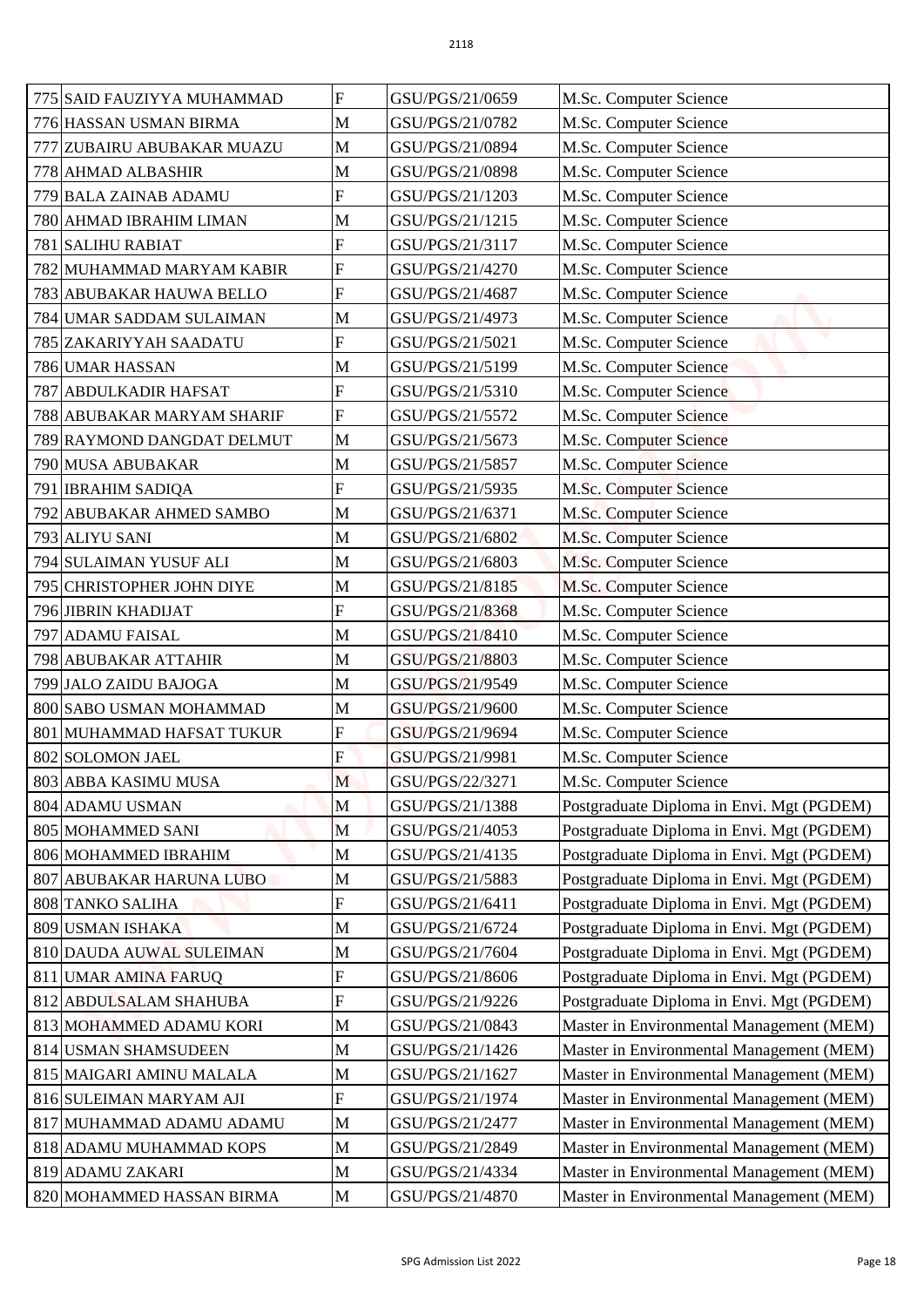| 821<br><b>ABDULAZEEZ ISAH WAZIRI</b>            | M                 | GSU/PGS/21/5282                    | Master in Environmental Management (MEM) |
|-------------------------------------------------|-------------------|------------------------------------|------------------------------------------|
| 822 AUDU ABUBAKAR                               | M                 | GSU/PGS/21/5662                    | Master in Environmental Management (MEM) |
| 823 ABDULLAHI JIBRIL                            | M                 | GSU/PGS/21/6347                    | Master in Environmental Management (MEM) |
| 824<br>ABDULKARIM ABUBAKAR ADAMU                | M                 | GSU/PGS/21/7366                    | Master in Environmental Management (MEM) |
| 825 ABUBAKAR HAPPY                              | $\overline{F}$    | GSU/PGS/21/7696                    | Master in Environmental Management (MEM) |
| 826 KASIM SHAFIU                                | M                 | GSU/PGS/21/7719                    | Master in Environmental Management (MEM) |
| 827 GARBA HARUNA BELLO                          | M                 | GSU/PGS/21/8234                    | Master in Environmental Management (MEM) |
| 828 SALE KILAWA MOHD JABIRU                     | M                 | GSU/PGS/21/8871                    | Master in Environmental Management (MEM) |
| 829 JIBRIN USMAN                                | M                 | GSU/PGS/21/8975                    | Master in Environmental Management (MEM) |
| 830 MUNKAILA ABDULLAHI                          | M                 | GSU/PGS/21/9531                    | Master in Environmental Management (MEM) |
| 831 MUHAMMAD MUAWIYA KWAIRANG M                 |                   | GSU/PGS/21/1116                    | M.Sc. Geography                          |
| 832 AHMAD ALIYU ELNAFATY                        | M                 | GSU/PGS/21/1221                    | M.Sc. Geography                          |
| 833 JAMES ISAIAH                                | $\mathbf M$       | GSU/PGS/21/1282                    | M.Sc. Geography                          |
| 834 KEFAS JOSHUA                                | M                 | GSU/PGS/21/1963                    | M.Sc. Geography                          |
| 835 HUSSAINI IBRAHIM BELLO                      | M                 | GSU/PGS/21/2051                    | M.Sc. Geography                          |
| 836 ZAKARIYYAH IBRAHIM MUAZZAM                  | M                 | GSU/PGS/21/2905                    | M.Sc. Geography                          |
| 837 ADAMU HARUNA                                | $\mathbf M$       | GSU/PGS/21/3738                    | M.Sc. Geography                          |
| 838 GARBA GARBA LAWAN                           | M                 | GSU/PGS/21/4106                    | M.Sc. Geography                          |
| 839 MATHEW MOLTA                                | M                 | GSU/PGS/21/4784                    | M.Sc. Geography                          |
| 840 INUWA SALWA                                 | $\boldsymbol{F}$  | GSU/PGS/21/6656                    | M.Sc. Geography                          |
| 841 DOUPHAS ELISHA                              | M                 | GSU/PGS/21/6891                    | M.Sc. Geography                          |
| 842 ABBA MUSA                                   | M                 | GSU/PGS/21/7194                    | M.Sc. Geography                          |
| 843 SHEHU ZAINAB ALIYU                          | $\overline{F}$    | GSU/PGS/21/7967                    | M.Sc. Geography                          |
| 844 ABUBAKAR IDRIS IDRIS                        | M                 | GSU/PGS/21/8182                    | M.Sc. Geography                          |
| 845 UMAR AHMED JERKUM                           | M                 | GSU/PGS/21/8559                    | M.Sc. Geography                          |
| 846 AHMAD IBRAHIM MAIGARI                       | $\mathbf M$       | GSU/PGS/21/8718                    | M.Sc. Geography                          |
| 847 MUSA SABITU ZAKARI                          | M                 | GSU/PGS/21/8902                    | M.Sc. Geography                          |
| 848 DAHIRU ABDULHADI                            | M                 | GSU/PGS/21/9154                    | M.Sc. Geography                          |
| 849 BALA PANMWA                                 | $\overline{F}$    | GSU/PGS/21/9347                    | M.Sc. Geography                          |
| 850 LAWAN HASSAN KOLI                           | M                 | GSU/PGS/21/9805                    | M.Sc. Geography                          |
| 851 AHMED ABDULLAHI                             | M                 | GSU/PGS/21/2757                    | Ph.D. Geography                          |
| 852 WUNUBO BALA                                 | M                 | GSU/PGS/21/4235                    | Ph.D. Geography                          |
| 853 BITRUS JACOB YOLA                           | $\mathbf M$       | GSU/PGS/21/4672                    | Ph.D. Geography                          |
| 854 DIA RHODA                                   | $\overline{F}$    | GSU/PGS/21/4876                    | Ph.D. Geography                          |
| 855 KALTHO MALTHO                               | $\mathbf M$       | GSU/PGS/21/5359                    | Ph.D. Geography                          |
| 856 UMAR HASHIMU                                | M                 | GSU/PGS/21/5551                    | Ph.D. Geography                          |
| 857 HARUNA JAMILU DALIBI                        | $\mathbf M$       | GSU/PGS/21/5844                    | Ph.D. Geography                          |
| 858 JONAH LAMANTO ISHAYA                        | M                 | GSU/PGS/21/6316                    | Ph.D. Geography                          |
|                                                 | M                 |                                    |                                          |
| 859 AHMAD SANI<br>860 USMAN JAMILU              | M                 | GSU/PGS/21/8106<br>GSU/PGS/21/8447 | Ph.D. Geography                          |
| 861 SAMUEL ALHERI KOLI                          | $\boldsymbol{F}$  | GSU/PGS/21/0329                    | Ph.D. Geography<br>M.Sc. Physics         |
| 862 MOHAMMED ABDULLAHI                          | $\mathbf M$       | GSU/PGS/21/0559                    | M.Sc. Physics                            |
|                                                 | F                 |                                    | M.Sc. Physics                            |
| 863 BILLAH SARAH MARGA                          |                   | GSU/PGS/21/1741<br>GSU/PGS/21/2838 |                                          |
| 864 BARNABAS LANDI DAJI                         | M                 |                                    | M.Sc. Physics                            |
| 865 AMINU SHERIFDEEN KEHINDE<br>866 ADAMU LAWAN | M<br>$\mathbf{M}$ | GSU/PGS/21/3062<br>GSU/PGS/21/3194 | M.Sc. Physics<br>M.Sc. Physics           |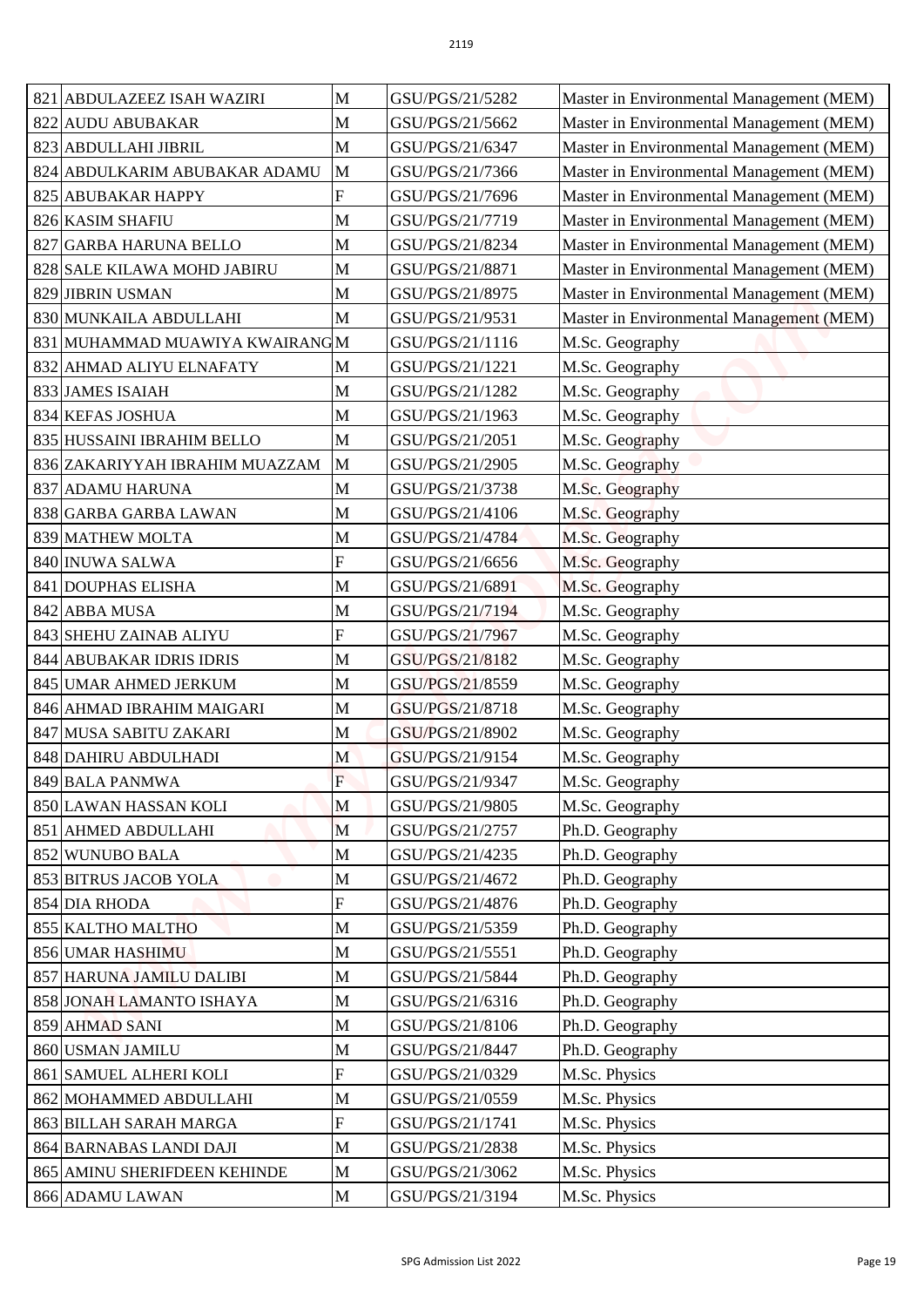| 867 ADAMU YUSUF                                       | M                | GSU/PGS/21/4240                    |                                                          |
|-------------------------------------------------------|------------------|------------------------------------|----------------------------------------------------------|
| 868 BULUS SAMAILA                                     | M                | GSU/PGS/21/5297                    | M.Sc. Physics                                            |
|                                                       |                  |                                    | M.Sc. Physics                                            |
| 869 AMINU MUHAMMAD                                    | M                | GSU/PGS/21/6980                    | M.Sc. Physics                                            |
| 870 MUSA FARID WASE<br>871 BABAYE YAKUBU MAHDI        | M<br>$\mathbf M$ | GSU/PGS/21/6997                    | M.Sc. Physics<br>M.Sc. Physics                           |
|                                                       |                  | GSU/PGS/21/7127                    |                                                          |
| 872 MOHAMMED SHUAIBU                                  | M                | GSU/PGS/21/9151                    | M.Sc. Physics                                            |
| 873 MUHAMMAD ISAH MASO                                | M                | GSU/PGS/21/9990                    | M.Sc. Physics                                            |
| 874 ALIYU MUSTAPHA                                    | M                | GSU/PGS/21/0872                    | Ph.D. Physics                                            |
| 875 SALISU YAHAYA SADIQ                               | M                | GSU/PGS/21/8361                    | Ph.D. Physics                                            |
| 876 BUBA BARSISA                                      | F                | GSU/PGS/21/9671                    | Ph.D. Physics                                            |
| 877 HAMZA ABUBAKAR HAMZA                              | M                | GSU/PGS/21/9843                    | Ph.D. Physics                                            |
| 878 SARMA RABI                                        | ${\bf F}$        | GSU/PGS/21/1069                    | M.Sc. Applied Parasitology & Entomology                  |
| <b>879 OKAFOR ISRAEL</b>                              | M                | GSU/PGS/21/2122                    | M.Sc. Applied Parasitology & Entomology                  |
| 880 ADAMU SULEIMAN HAMZA                              | M                | GSU/PGS/21/2719                    | M.Sc. Applied Parasitology & Entomology                  |
| 881 SHUAIB MOHAMMAD JAMIU                             | M                | GSU/PGS/21/3516                    | M.Sc. Applied Parasitology & Entomology                  |
| 882 ISA MUHAMMAD                                      | M                | GSU/PGS/21/5189                    | M.Sc. Applied Parasitology & Entomology                  |
| 883 BENETH MATHEW                                     | M                | GSU/PGS/21/5224                    | M.Sc. Applied Parasitology & Entomology                  |
| 884 ALIYU PEACE KIMAN                                 | F                | GSU/PGS/21/5300                    | M.Sc. Applied Parasitology & Entomology                  |
| 885 AHMAD AISHA YAKASAI                               | F                | GSU/PGS/21/5411                    | M.Sc. Applied Parasitology & Entomology                  |
| 886 AMARU MARY                                        | $\mathbf{F}$     | GSU/PGS/21/5881                    | M.Sc. Applied Parasitology & Entomology                  |
| 887 HAMIDU MUSA KWAIRANGA                             | M                | GSU/PGS/21/6915                    | M.Sc. Applied Parasitology & Entomology                  |
| 888 ETIM SOLOMON UKPONG                               | M                | GSU/PGS/21/7243                    | M.Sc. Applied Parasitology & Entomology                  |
| 889 MUHAMMAD MUAZU KHALID                             | M                | GSU/PGS/21/7522                    | M.Sc. Applied Parasitology & Entomology                  |
| 890 BIZALET AMOS JULIANA                              | F                | GSU/PGS/21/9147                    | M.Sc. Applied Parasitology & Entomology                  |
| 891 MUHAMMAD ABDULBASID                               | M                | GSU/PGS/21/9278                    | M.Sc. Applied Parasitology & Entomology                  |
| 892 NSOR BASSEY NSOR                                  | $\mathbf M$      | GSU/PGS/21/9330                    | M.Sc. Applied Parasitology & Entomology                  |
| <b>893 DIMAS HASSAN</b>                               | M                | GSU/PGS/21/9635                    | M.Sc. Applied Parasitology & Entomology                  |
| 894 SALIHU ABDULHAMID                                 | M                | GSU/PGS/21/9716                    | M.Sc. Applied Parasitology & Entomology                  |
| 895 USMAN ABUBAKAR ABDULLAHI                          | M                | GSU/PGS/22/8287                    | M.Sc. Applied Parasitology & Entomology                  |
| 896 IBRAHIM RABIU                                     | $\mathbf M$      | GSU/PGS/21/1164                    | Ph.D. Applied Parasitology & Entomology                  |
| 897 ABDULKADIR HAUWA'U USMAN                          | $\mathbf F$      | GSU/PGS/21/7490                    | Ph.D. Applied Parasitology & Entomology                  |
| 898 LADAN NUJIR                                       | $\overline{F}$   | GSU/PGS/21/0489                    | M.A. English Literature                                  |
| 899 LAWAL KHADIJAH KWARGANA                           | ${\bf F}$        | GSU/PGS/21/1707                    | M.A. English Literature                                  |
| 900 ADEYERI OYINLOLA BLESSING                         | $\overline{F}$   | GSU/PGS/21/3048                    | M.A. English Literature                                  |
| 901 ISHAKU LISKEBE                                    | $\boldsymbol{F}$ | GSU/PGS/21/3898                    | M.A. English Literature                                  |
| 902 SALEH HAMMA ZUWAIRA                               | $\overline{F}$   | GSU/PGS/21/5335                    | M.A. English Literature                                  |
| 903 BUKAR FATIMA ABBA                                 | $\boldsymbol{F}$ | GSU/PGS/21/5949                    | M.A. English Literature                                  |
| 904 BILISON DANIEL DINGAME                            | M                | GSU/PGS/21/6542                    | M.A. English Literature                                  |
| 905 DAKUP PATIENCE HAYE                               | $\boldsymbol{F}$ | GSU/PGS/21/7361                    | M.A. English Literature                                  |
| 906 MASOK FUKKI CALEB                                 | F                | GSU/PGS/21/7642                    | M.A. English Literature                                  |
| 907 SALEH AISHA ABDU                                  | $\mathbf{F}$     | GSU/PGS/21/8979                    | M.A. English Literature                                  |
| 908 MUHAMMAD HAFSAT HAMIDU                            | $\boldsymbol{F}$ | GSU/PGS/21/9909                    | M.A. English Literature                                  |
| 909 SALEH FATIMA                                      | F                | GSU/PGS/21/6345                    | M.Sc. Environmental Microbiology                         |
| 910 DANLADI ISHAYA                                    | M                | GSU/PGS/21/0361                    | M.Sc. Medical Microbiology                               |
|                                                       |                  |                                    |                                                          |
| 911 SANDA DANIEL MEDUGU<br>912 BELLO AISHATU MUHAMMAD | M<br>$\mathbf M$ | GSU/PGS/21/0542<br>GSU/PGS/21/0891 | M.Sc. Medical Microbiology<br>M.Sc. Medical Microbiology |